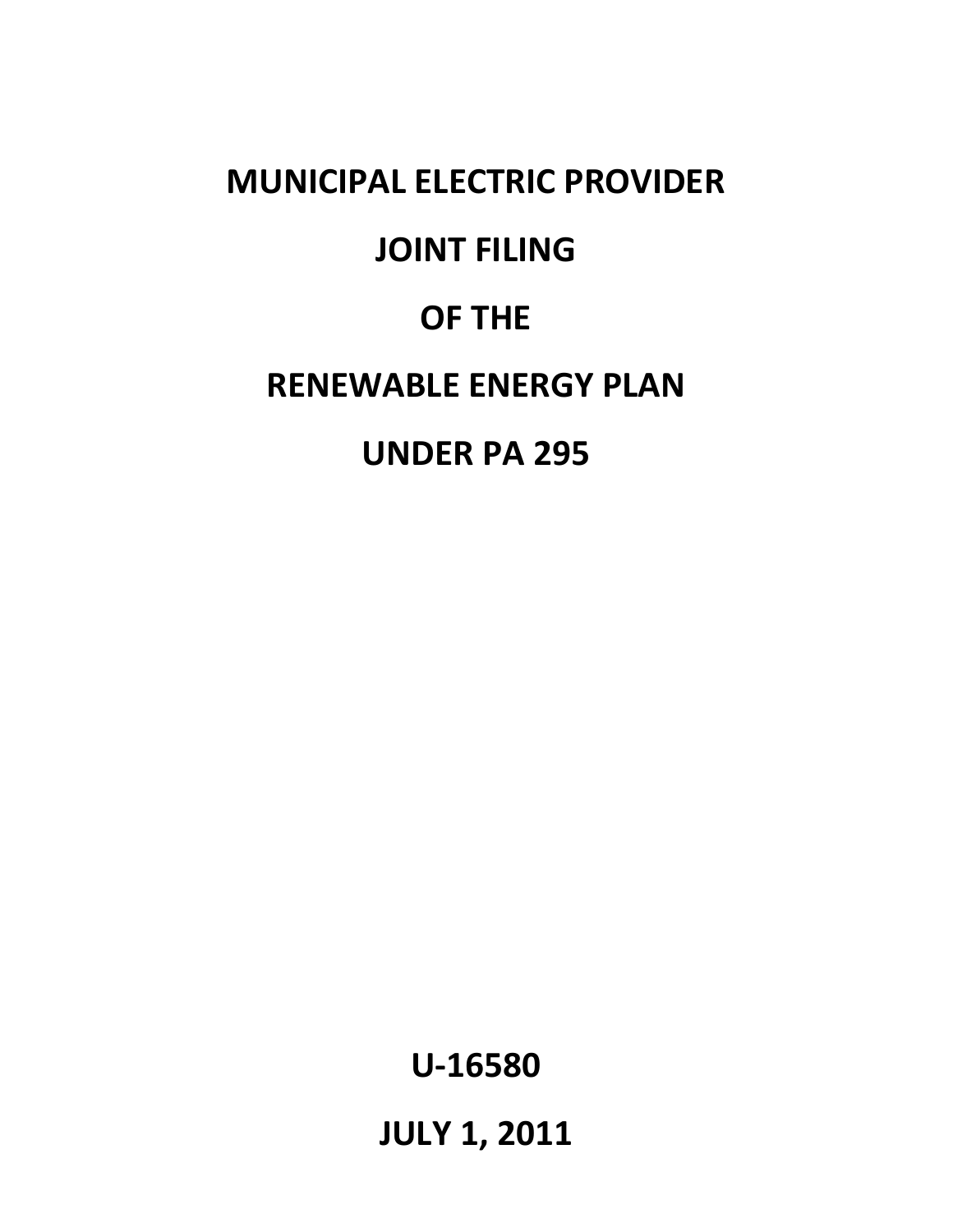## **Renewable Energy Plan Joint Submittal by the Michigan South Central Power Agency On Behalf of Its Members; the Village of Clinton – MPSC Case No. U-16603, City of Coldwater – MPSC Case No. U-16604, City of Hillsdale – MPSC Case No. U-16616, City of Marshall – MPSC Case No. U-16622, and the Village of Union City – MPSC Case No. U-16636**

This joint filing by the Michigan South Central Power Agency (MSCPA) on behalf of its Members, the Village of Clinton, the City of Coldwater, the City of Hillsdale, the City of Marshall, and the Village of Union City, complies with Public Act 295 of 2008 (the Act), the related December 4, 2008 Michigan Public Service Commission Order (MPSC Case No. U-15800) and the related February 22, 2011 Michigan Public Service Commission Order (MPSC Case No. U-16580).

Part 2, Section 25, of the Act requires municipal utilities to file a twenty year plan to achieve renewable energy credit portfolio standards that are specified in Section 27. The plan must be filed with the MPSC with 120 days of the MPSC's temporary order, issued pursuant to Section 191. Each electric providers plan must do the following:

- a) Describe how the provider will meet the RPS standards;
- b) Specify whether the number of megawatt hours of electricity used in the calculation of the renewable energy credit portfolio will be weather normalized or based on the average number of megawatt hours of electricity sold by the electric provider annually during the previous 3 years to retail customers in this state;
- c) Include the expected incremental cost of compliance with the renewable energy standards;
- d) Describe the manner in which the provider will allocate costs.

This document and its attachments satisfy all of the requirements of Section 25 (2) for the twenty year period running from 2009 through 2028.

## **Section 25 (2) (a) "Describe how the provider will meet the renewable energy standards"**

The MSCPA, on behalf of its Members, will meet the renewable energy standards through the use of:

- *a)* Existing hydro resources for the City of Marshall and the Village of Union City; *(Section 11, (i), (iv), (B) of the Act)*
- *b)* New hydro resources currently under development through AMP-Ohio; *(Section 11, (i), (iv), (B) and Section 29, (2), (f) of the Act)*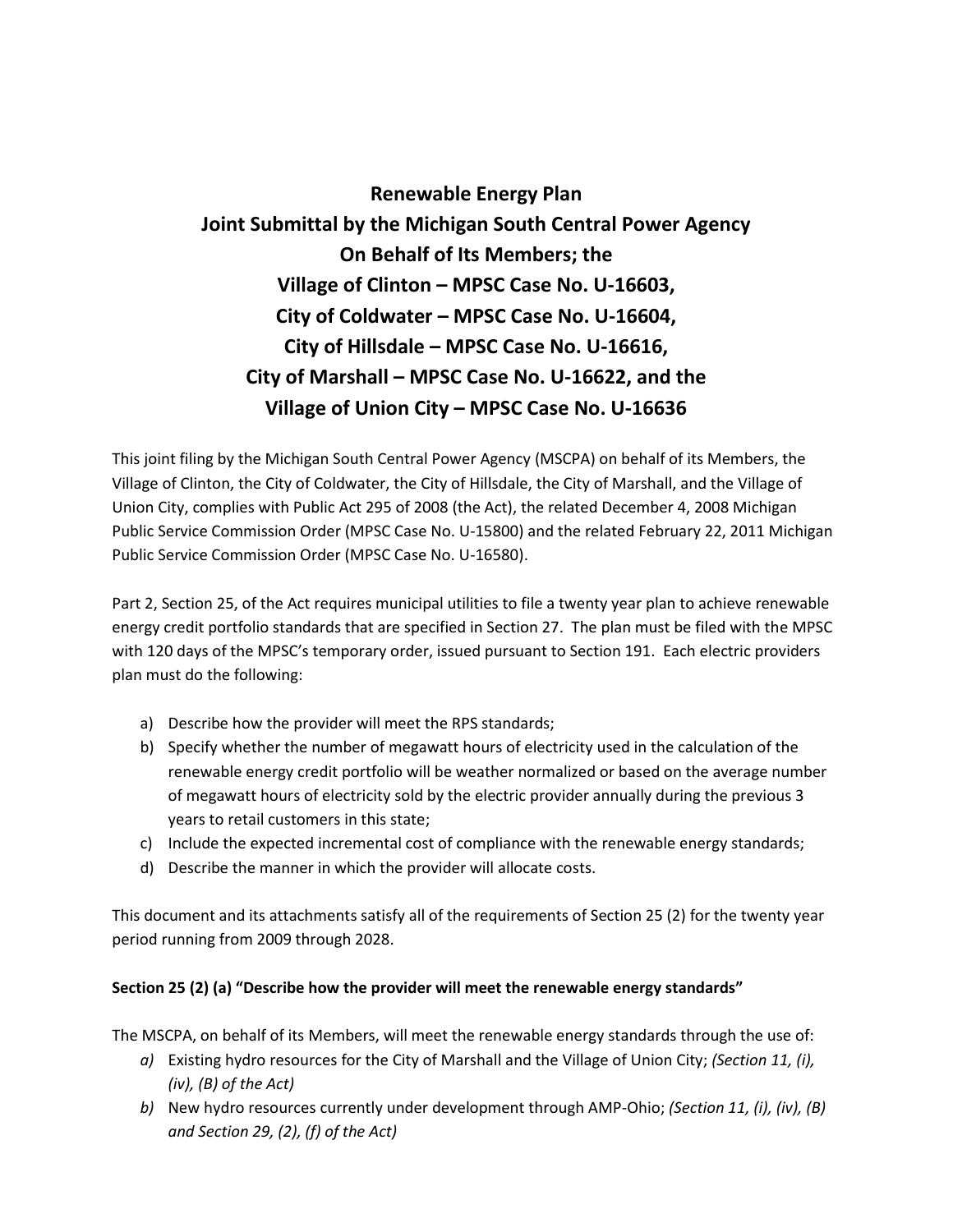The above described resources are further described in Attachment A.

**Section 25 (2) (b) "Specify whether the number of megawatt hours of electricity used in the calculation of the renewable energy credit portfolio will be weather normalized or based on the average number of megawatt hours of electricity sold by the electric provider annually during the previous 3 years to retail customers in this state"**

The MSCPA, and each of its Members, will be calculating their renewable energy credit portfolio requirements based on the average number of megawatt hours of electricity sold by each member annually during the previous three years to retail customers in this state.

## **Section 25 (2) (c) "Include the expected incremental cost of compliance with the renewable energy standards"**

Following the *Filing Requirements and Instructions for Renewable Energy Plans for Municipally-Owned Electric Utilities* provided in Attachment C of the MPSC Order to implement PA 295, we have provided *Attachment B – Renewable Energy Plan Surcharge Summary* which details the compliance cost for each MSCPA Member. As shown in each Member's *Attachment B*, MSCPA Members do not anticipate any additional costs of compliance associated with the renewable energy standards. Production costs for both the current and future hydro, as well as the fractionalized tire project at Endicott, are not expected to add to MSCPA's energy supply costs.

## **Section 25 (2) (d) "Describe the manner in which the provider will allocate costs"**

Due to the fact that no additional cost of compliance is anticipated, there will be no charges allocated to MSCPA Member customers.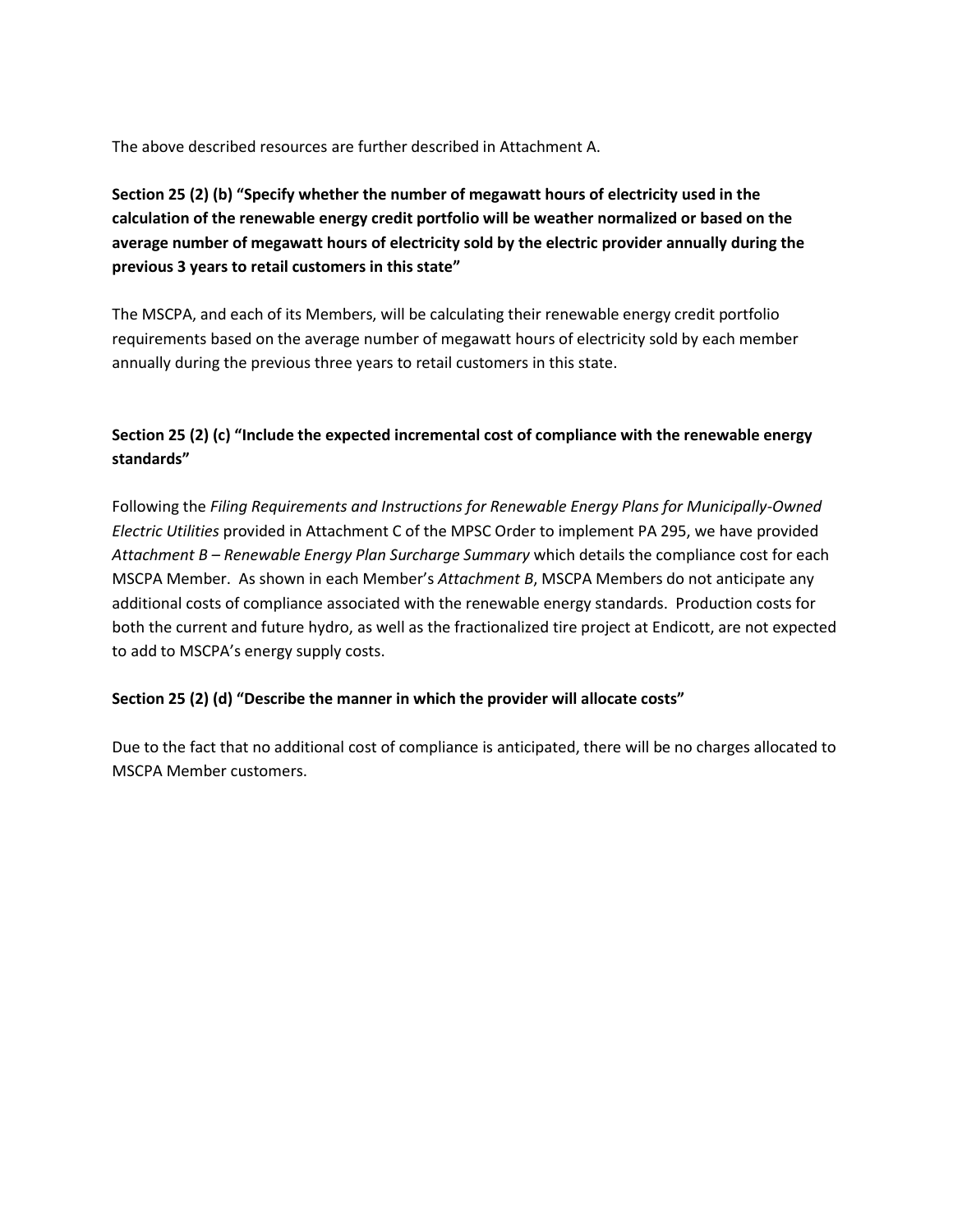## **Attachment A – MSCPA Member Renewable Energy Resources**

#### **Existing Hydro Resources**

City of Marshall – Owns and operates an existing run-of-the-river hydro facility consisting of two units with a combined capacity of 0.319 MW. During the past three years, this facility generated a total of 4,620 megawatt hours, an annual average of 1,540 megawatt hours, which equates to an average annual capacity factor of 55%.

Village of Union City – Owns and operates an existing run-of-the-river hydro facility consisting of two units with a combined capacity of 0.375 MW. During the past three years, this facility generated a total of 4,919 megawatt hours, an annual average of 1,640 megawatt hours, which equates to an average annual capacity factor of 50%.

#### **New Hydro Resources**

Four of the five MSCPA Members have committed to purchase 13.4 MW of a hydro development project through AMP-Ohio, an Ohio corporation that provides energy related services to, at present, 128 municipal members located in six states. The original hydro project consists of the development of three hydro generation stations at existing lock and dam facilities located on the Ohio River. The units were originally scheduled to be online in 2012, but with construction delays the first two projects are now scheduled to be on line by mid-2014 with the final unit to be on line in 2015. Collectively, these units are expected to have an installed capacity of 206 MW, with an anticipated annual capacity factor of 55%.

| Member             | Capacity (MW) | Expected Annual Energy (MWh) |
|--------------------|---------------|------------------------------|
| Village of Clinton | 0.7           | 3,373                        |
| City of Coldwater  | 6.5           | 31,317                       |
| City of Hillsdale  | 3.4           | 16,381                       |
| City of Marshall   | 2.8           | 13,490                       |

The allocation of interest in this project for the participating MSCPA members is as follows: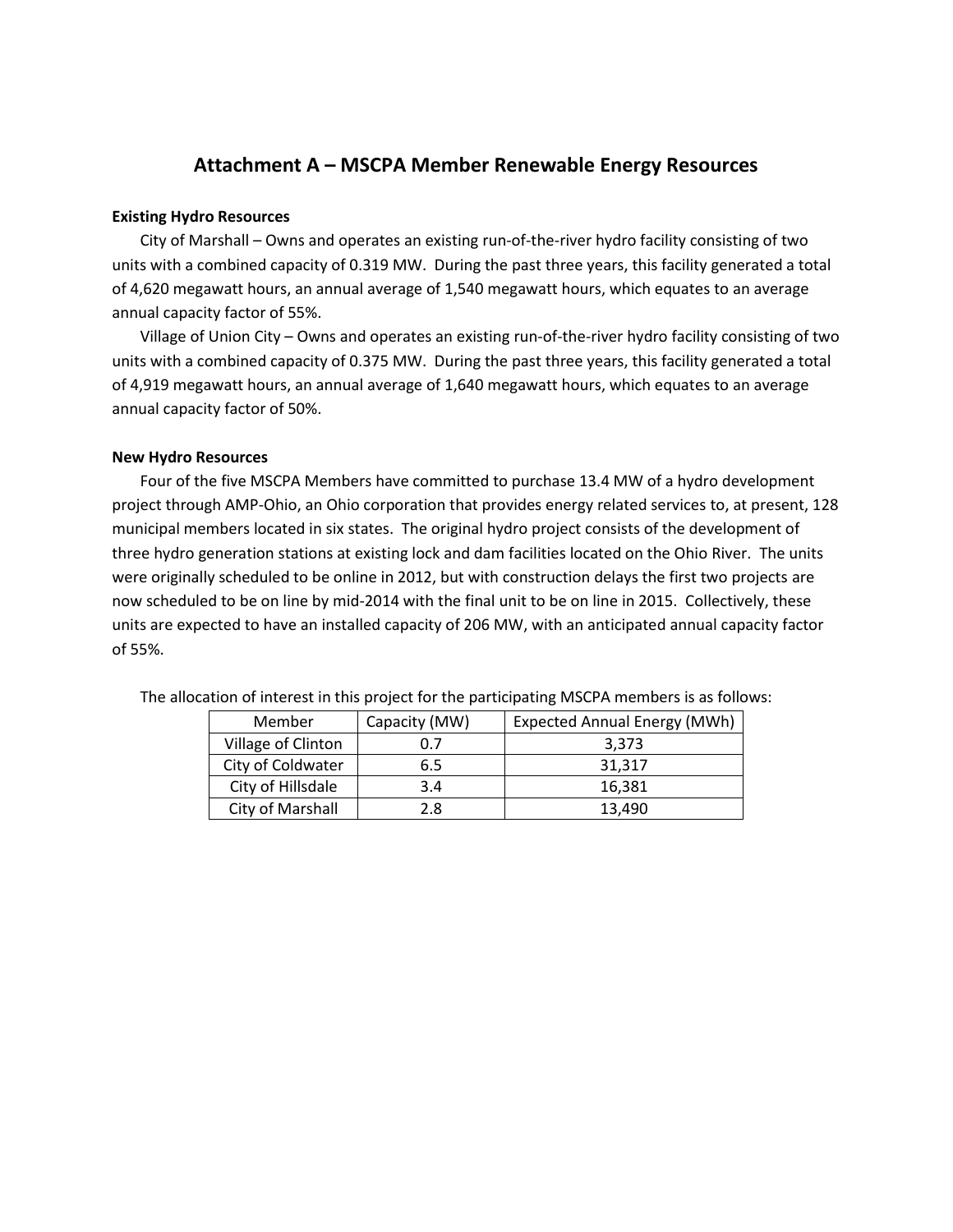#### **Attachment B - Renewable Energy Plan Surcharge Summary**

**Village of Clinton - MPSC Case U-16603**

| Annual Retail Sales (Actual/Forecast 2011-2029)                                                                                                                                           | Units<br><b>MWH</b> | 2009<br>20,978 | 2010<br>23,365           | 2011<br>22,615           | 2012<br>22,915 | 2013<br>23,030 | 2014<br>23,145 | 2015          | 2016          | 2017          |
|-------------------------------------------------------------------------------------------------------------------------------------------------------------------------------------------|---------------------|----------------|--------------------------|--------------------------|----------------|----------------|----------------|---------------|---------------|---------------|
| Sales Forecast (3-yr running average)                                                                                                                                                     | <b>MWH</b>          |                |                          |                          | 22,319         | 22,965         | 22,853         | 23,030        |               |               |
| RPS Renewable Energy Credit Compliance Requirement                                                                                                                                        |                     |                |                          |                          |                |                |                |               |               |               |
| RE Portfolio (Sales Forecast Multiplied by 10%)                                                                                                                                           | <b>REC</b>          |                |                          |                          | 2,232          | 2,297          | 2,285          | 2,303         | 2,303         | 2,303         |
| Baseline (REC from existing RE Supply (Pre RPS))                                                                                                                                          | <b>REC</b>          |                |                          |                          |                |                |                |               |               |               |
| Additional REC necessary to meet Compliance (RE Portfolio Less Baseline)<br>RPS Requirements Adder (2012: 20%, 2013: 33%, 2014: 50%, 2015: 100%) (ie: 20% of<br>Additional REC necessary) | REC<br><b>REC</b>   | 0%             | 0%                       | 0%                       | 2,232<br>20%   | 2,297<br>33%   | 2,285<br>50%   | 2,303<br>100% | 2,303<br>100% | 2,303<br>100% |
| REC's Required due to RPS Requirements Adder                                                                                                                                              |                     |                | $\overline{\phantom{a}}$ | ÷                        | 446            | 758            | 1,143          | 2,303         | 2,303         | 2,303         |
| Compliance Requirement (Sum of RPS Requirements Adder above and Baseline)                                                                                                                 | <b>REC</b>          |                |                          | $\overline{\phantom{a}}$ | 446            | 758            | 1,143          | 2,303         | 2,303         | 2,303         |
| <b>REC Inventory</b>                                                                                                                                                                      |                     |                |                          |                          |                |                |                |               |               |               |
| <b>REC Obtained:</b>                                                                                                                                                                      |                     |                |                          |                          |                |                |                |               |               |               |
| <b>Generation Based</b>                                                                                                                                                                   |                     |                |                          |                          |                |                |                |               |               |               |
| Banked from Prior Year                                                                                                                                                                    | <b>REC</b>          |                |                          |                          |                |                |                |               |               |               |
| Future Year REC's (up to 120 days)                                                                                                                                                        | <b>REC</b>          |                |                          |                          |                | 336            | 418            |               |               |               |
| Future Year Incentive REC's (up to 120 days)                                                                                                                                              | <b>REC</b>          |                |                          |                          |                | 27             |                |               |               |               |
| Less: REC's Allocated to Prior Year                                                                                                                                                       | <b>REC</b>          |                |                          |                          |                |                | (336)          | (418)         |               |               |
| Less: Incentive REC's Allocated to Prior Year                                                                                                                                             | <b>REC</b>          |                |                          |                          |                |                | (27)           |               |               |               |
| Build/BOT                                                                                                                                                                                 | <b>REC</b>          |                |                          |                          |                |                |                |               |               |               |
| <b>PPA</b>                                                                                                                                                                                | REC                 |                |                          |                          |                |                | 1,007          | 3,355         | 3,355         | 3,355         |
| Subtotal (1)                                                                                                                                                                              | <b>REC</b>          |                |                          |                          |                | 363            | 1,062          | 2,937         | 3,355         | 3,355         |
| Purchase                                                                                                                                                                                  | <b>REC</b>          |                |                          |                          | 446            | 395            |                |               |               |               |
| Incentive (SB 213 Sec 39 (2))                                                                                                                                                             | <b>REC</b>          |                |                          |                          | $\blacksquare$ |                | 81             | 268           | 268           | 268           |
| Subtotal (2)                                                                                                                                                                              | <b>REC</b>          |                |                          |                          | 446            | 758            | 1,143          | 3,205         | 3,623         | 3,623         |
| Less: Sold                                                                                                                                                                                | <b>REC</b>          |                |                          |                          |                |                |                | (902)         | (1, 320)      | (1, 320)      |
| Less: Retired for Compliance                                                                                                                                                              | <b>REC</b>          |                |                          |                          | (446)          | (758)          | (1, 143)       | (2, 303)      | (2, 303)      | (2, 303)      |
| Less: Expired                                                                                                                                                                             | <b>REC</b>          |                |                          |                          |                |                |                |               |               |               |
| Year-End REC Balance                                                                                                                                                                      | <b>REC</b>          |                |                          |                          |                |                |                |               |               |               |
| RPS Renewable Energy Credit Compliance Requirement                                                                                                                                        |                     |                |                          |                          |                |                |                |               |               |               |
| <b>Compliance Requirement</b>                                                                                                                                                             | REC                 |                |                          |                          | 446            | 758            | 1,143          | 2,303         | 2,303         | 2,303         |
| Retired for Compliance                                                                                                                                                                    | <b>REC</b>          |                |                          |                          | 446            | 758            | 1,143          | 2,303         | 2,303         | 2,303         |
| REC Compliance Percentage (Retired for Compliance/Sales Forecast)                                                                                                                         | Percentage          |                |                          |                          | 2.00%          | 3.30%          | 5.00%          | 10.00%        | 10.00%        | 10.00%        |
| Revenue Requirement (Renewable only)                                                                                                                                                      |                     |                |                          |                          |                |                |                |               |               |               |
| Build/BOT                                                                                                                                                                                 | S's                 |                |                          |                          |                |                |                |               |               |               |
| <b>PPA</b>                                                                                                                                                                                | s <sub>s</sub>      |                |                          |                          |                | 43,680         | 141,570        | 381,810       | 436,150       | 436,150       |
| REC Purchases (Sales) @ \$10 Estimated per REC                                                                                                                                            | S's                 |                |                          |                          | 4,460          | 3,950          |                | (9,020)       | (13,200)      | (13, 200)     |
| Total                                                                                                                                                                                     | S's                 |                |                          |                          | 4,460          | 47,630         | 141,570        | 372,790       | 422,950       | 422,950       |
| \$ Per MWH/ (\$ Per REC if no Build/BOT or PPA for that year)                                                                                                                             | \$MWH or<br>\$REC   |                |                          |                          | 10             | 63             | 124            | 116           | 117           | 117           |
| <b>Forecasted Transfer Price</b>                                                                                                                                                          | \$/MWH              |                |                          |                          | 133            | 133            | 133            | 133           | 133           | 133           |
| Amount recoved through PSCR (transfer price * volume of energy or REC's)                                                                                                                  | $$^{\circ}$ s       |                |                          |                          | 59,318         | 97,223         | 144,837        | 390,621       | 446,215       | 446,215       |
| <b>Incremental Cost of Compliance</b>                                                                                                                                                     | $$^{\circ}$ s       |                |                          |                          | (54, 858)      | (49, 593)      | (3,267)        | (17, 831)     | (23, 265)     | (23, 265)     |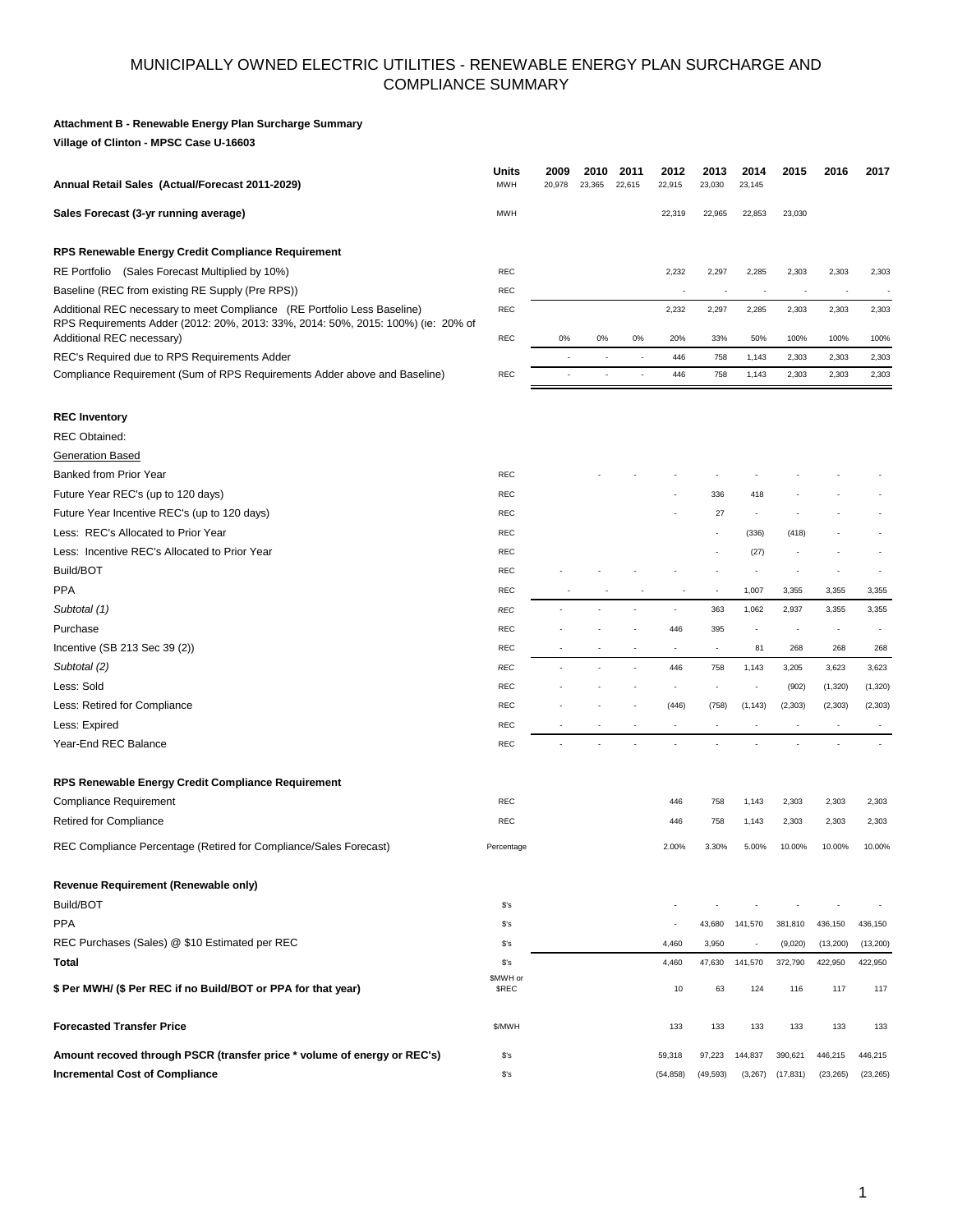#### **Attachment B - Renewable Energy Plan Surcharge Summary**

**Village of Clinton - MPSC Case U-16603**

| Annual Retail Sales (Actual/Forecast 2011-2029)                                                                                                                                           | Units<br><b>MWH</b>      | 2018                     | 2019                     | 2020                     | 2021                     | 2022                     | 2023                     | 2024                     | 2025          |
|-------------------------------------------------------------------------------------------------------------------------------------------------------------------------------------------|--------------------------|--------------------------|--------------------------|--------------------------|--------------------------|--------------------------|--------------------------|--------------------------|---------------|
| Sales Forecast (3-yr running average)                                                                                                                                                     | <b>MWH</b>               |                          |                          |                          |                          |                          |                          |                          |               |
| RPS Renewable Energy Credit Compliance Requirement                                                                                                                                        |                          |                          |                          |                          |                          |                          |                          |                          |               |
| RE Portfolio (Sales Forecast Multiplied by 10%)                                                                                                                                           | REC                      | 2,303                    | 2,303                    | 2,303                    | 2,303                    | 2,303                    | 2,303                    | 2,303                    | 2,303         |
| Baseline (REC from existing RE Supply (Pre RPS))                                                                                                                                          | <b>REC</b>               | $\overline{\phantom{a}}$ | $\overline{\phantom{a}}$ |                          |                          | $\overline{\phantom{a}}$ | $\overline{\phantom{a}}$ | $\overline{\phantom{a}}$ |               |
| Additional REC necessary to meet Compliance (RE Portfolio Less Baseline)<br>RPS Requirements Adder (2012: 20%, 2013: 33%, 2014: 50%, 2015: 100%) (ie: 20% of<br>Additional REC necessary) | <b>REC</b><br><b>REC</b> | 2,303<br>100%            | 2,303<br>100%            | 2,303<br>100%            | 2,303<br>100%            | 2,303<br>100%            | 2,303<br>100%            | 2,303<br>100%            | 2,303<br>100% |
| REC's Required due to RPS Requirements Adder                                                                                                                                              |                          | 2,303                    | 2,303                    | 2,303                    | 2,303                    |                          |                          | 2,303                    | 2,303         |
| Compliance Requirement (Sum of RPS Requirements Adder above and Baseline)                                                                                                                 | <b>REC</b>               | 2,303                    | 2,303                    | 2,303                    | 2,303                    | 2,303<br>2,303           | 2,303<br>2,303           | 2,303                    | 2,303         |
|                                                                                                                                                                                           |                          |                          |                          |                          |                          |                          |                          |                          |               |
| <b>REC Inventory</b>                                                                                                                                                                      |                          |                          |                          |                          |                          |                          |                          |                          |               |
| <b>REC Obtained:</b>                                                                                                                                                                      |                          |                          |                          |                          |                          |                          |                          |                          |               |
| <b>Generation Based</b>                                                                                                                                                                   |                          |                          |                          |                          |                          |                          |                          |                          |               |
| Banked from Prior Year                                                                                                                                                                    | <b>REC</b>               |                          |                          |                          |                          |                          |                          |                          |               |
| Future Year REC's (up to 120 days)                                                                                                                                                        | <b>REC</b>               |                          |                          |                          |                          |                          |                          |                          |               |
| Future Year Incentive REC's (up to 120 days)                                                                                                                                              | REC                      |                          |                          |                          |                          |                          |                          |                          |               |
| Less: REC's Allocated to Prior Year                                                                                                                                                       | REC                      |                          |                          |                          |                          |                          |                          |                          |               |
| Less: Incentive REC's Allocated to Prior Year                                                                                                                                             | <b>REC</b>               |                          |                          |                          |                          |                          |                          |                          |               |
| Build/BOT                                                                                                                                                                                 | <b>REC</b>               |                          |                          |                          |                          |                          |                          |                          |               |
| <b>PPA</b>                                                                                                                                                                                | <b>REC</b>               | 3,355                    | 3,355                    | 3,355                    | 3,355                    | 3,355                    | 3,355                    | 3,355                    | 3,355         |
| Subtotal (1)                                                                                                                                                                              | <b>REC</b>               | 3,355                    | 3,355                    | 3,355                    | 3,355                    | 3,355                    | 3,355                    | 3,355                    | 3,355         |
| Purchase                                                                                                                                                                                  | <b>REC</b>               |                          |                          |                          |                          |                          |                          |                          |               |
| Incentive (SB 213 Sec 39 (2))                                                                                                                                                             | <b>REC</b>               | 268                      | 268                      | 268                      | 268                      | 268                      | 268                      | 268                      | 268           |
| Subtotal (2)                                                                                                                                                                              | <b>REC</b>               | 3,623                    | 3,623                    | 3,623                    | 3,623                    | 3,623                    | 3,623                    | 3,623                    | 3,623         |
| Less: Sold                                                                                                                                                                                | REC                      | (1, 320)                 | (1, 320)                 | (1,320)                  | (1,320)                  | (1, 320)                 | (1, 320)                 | (1,320)                  | (1,320)       |
| Less: Retired for Compliance                                                                                                                                                              | <b>REC</b>               | (2, 303)                 | (2, 303)                 | (2, 303)                 | (2, 303)                 | (2, 303)                 | (2, 303)                 | (2, 303)                 | (2, 303)      |
| Less: Expired                                                                                                                                                                             | <b>REC</b>               | $\overline{\phantom{a}}$ | $\sim$                   | $\overline{\phantom{a}}$ | $\overline{\phantom{a}}$ | $\overline{\phantom{a}}$ | $\overline{\phantom{a}}$ | ٠                        |               |
| Year-End REC Balance                                                                                                                                                                      | REC                      |                          |                          |                          |                          |                          |                          |                          |               |
| RPS Renewable Energy Credit Compliance Requirement                                                                                                                                        |                          |                          |                          |                          |                          |                          |                          |                          |               |
| <b>Compliance Requirement</b>                                                                                                                                                             | <b>REC</b>               | 2,303                    | 2,303                    | 2,303                    | 2,303                    | 2,303                    | 2,303                    | 2,303                    | 2,303         |
| <b>Retired for Compliance</b>                                                                                                                                                             | <b>REC</b>               | 2,303                    | 2,303                    | 2,303                    | 2,303                    | 2,303                    | 2,303                    | 2,303                    | 2,303         |
| REC Compliance Percentage (Retired for Compliance/Sales Forecast)                                                                                                                         | Percentage               | 10.00%                   | 10.00%                   | 10.00%                   | 10.00%                   | 10.00%                   | 10.00%                   | 10.00%                   | 10.00%        |
| Revenue Requirement (Renewable only)                                                                                                                                                      |                          |                          |                          |                          |                          |                          |                          |                          |               |
| Build/BOT                                                                                                                                                                                 | $s$ 's                   |                          |                          |                          |                          |                          |                          |                          |               |
| <b>PPA</b>                                                                                                                                                                                | $s$ 's                   | 436,150                  | 436,150                  | 436,150                  | 436,150                  | 436,150                  | 436,150                  | 436,150                  | 436,150       |
| REC Purchases (Sales) @ \$10 Estimated per REC                                                                                                                                            | S's                      | (13,200)                 | (13, 200)                | (13,200)                 | (13,200)                 | (13, 200)                | (13,200)                 | (13, 200)                | (13, 200)     |
| Total                                                                                                                                                                                     | S's                      | 422,950                  | 422,950                  | 422,950                  | 422,950                  | 422,950                  | 422,950                  | 422,950                  | 422,950       |
| \$ Per MWH/ (\$ Per REC if no Build/BOT or PPA for that year)                                                                                                                             | \$MWH or<br>\$REC        | 117                      | 117                      | 117                      | 117                      | 117                      | 117                      | 117                      | 117           |
| <b>Forecasted Transfer Price</b>                                                                                                                                                          | \$/MWH                   | 133                      | 133                      | 133                      | 133                      | 133                      | 133                      | 133                      | 133           |
| Amount recoved through PSCR (transfer price * volume of energy or REC's)                                                                                                                  | S's                      | 446,215                  | 446,215                  | 446,215                  | 446,215                  | 446,215                  | 446,215                  | 446,215                  | 446,215       |
| <b>Incremental Cost of Compliance</b>                                                                                                                                                     | $s$ 's                   | (23, 265)                | (23, 265)                | (23, 265)                | (23, 265)                | (23, 265)                | (23, 265)                | (23, 265)                | (23, 265)     |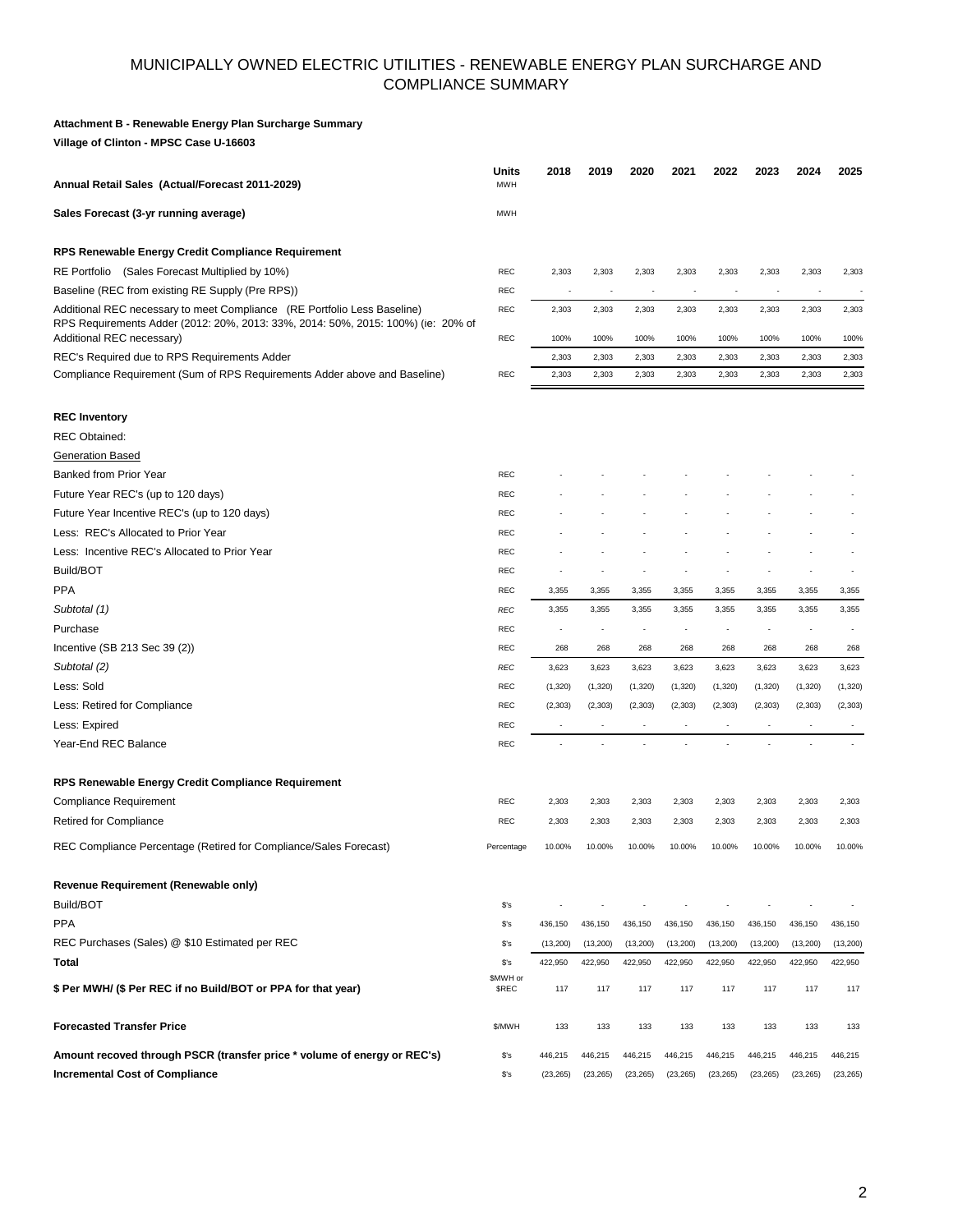#### **Attachment B - Renewable Energy Plan Surcharge Summary**

**Village of Clinton - MPSC Case U-16603**

| Sales Forecast (3-yr running average)<br><b>MWH</b><br>RPS Renewable Energy Credit Compliance Requirement<br>RE Portfolio (Sales Forecast Multiplied by 10%)<br><b>REC</b><br>2,303<br>2,303<br>2,303<br>2,303<br>Baseline (REC from existing RE Supply (Pre RPS))<br><b>REC</b><br>$\overline{\phantom{a}}$<br>Additional REC necessary to meet Compliance (RE Portfolio Less Baseline)<br><b>REC</b><br>2,303<br>2,303<br>2,303<br>2,303<br>RPS Requirements Adder (2012: 20%, 2013: 33%, 2014: 50%, 2015: 100%) (ie: 20% of<br>Additional REC necessary)<br><b>REC</b><br>100%<br>100%<br>100%<br>100%<br>REC's Required due to RPS Requirements Adder<br>2,303<br>2,303<br>2,303<br>2,303<br>Compliance Requirement (Sum of RPS Requirements Adder above and Baseline)<br><b>REC</b><br>2,303<br>2,303<br>2,303<br>2,303<br><b>REC Inventory</b><br><b>REC Obtained:</b><br><b>Generation Based</b><br>Banked from Prior Year<br><b>REC</b><br>Future Year REC's (up to 120 days)<br><b>REC</b><br>Future Year Incentive REC's (up to 120 days)<br><b>REC</b><br>Less: REC's Allocated to Prior Year<br><b>REC</b><br>Less: Incentive REC's Allocated to Prior Year<br><b>REC</b><br>Build/BOT<br><b>REC</b><br><b>PPA</b><br><b>REC</b><br>3,355<br>3,355<br>3,355<br>3,355<br>Subtotal (1)<br><b>REC</b><br>3,355<br>3,355<br>3,355<br>3,355<br>Purchase<br><b>REC</b><br>٠<br>$\overline{a}$<br>$\overline{\phantom{a}}$<br>Incentive (SB 213 Sec 39 (2))<br><b>REC</b><br>268<br>268<br>268<br>268<br>Subtotal (2)<br><b>REC</b><br>3,623<br>3,623<br>3,623<br>3,623<br>Less: Sold<br><b>REC</b><br>(1, 320)<br>(1,320)<br>(1,320)<br>(1,320)<br>Less: Retired for Compliance<br><b>REC</b><br>(2, 303)<br>(2, 303)<br>(2, 303)<br>(2, 303)<br>Less: Expired<br>REC<br>Year-End REC Balance<br><b>REC</b><br><b>RPS Renewable Energy Credit Compliance Requirement</b><br><b>Compliance Requirement</b><br><b>REC</b><br>2,303<br>2,303<br>2,303<br>2,303<br>Retired for Compliance<br><b>REC</b><br>2,303<br>2,303<br>2,303<br>2,303<br>36,892<br>REC Compliance Percentage (Retired for Compliance/Sales Forecast)<br>10.00%<br>10.00%<br>10.00%<br>10.00%<br>Percentage<br>Revenue Requirement (Renewable only)<br>Build/BOT<br>S's<br><b>PPA</b><br>$$^{\circ}\text{s}$<br>436,150<br>436,150<br>436,150<br>436,150 | Annual Retail Sales (Actual/Forecast 2011-2029) | <b>Units</b><br><b>MWH</b> | 2026      | 2027     | 2028     | 2029     | <b>Total/Plan to</b><br>Date |
|---------------------------------------------------------------------------------------------------------------------------------------------------------------------------------------------------------------------------------------------------------------------------------------------------------------------------------------------------------------------------------------------------------------------------------------------------------------------------------------------------------------------------------------------------------------------------------------------------------------------------------------------------------------------------------------------------------------------------------------------------------------------------------------------------------------------------------------------------------------------------------------------------------------------------------------------------------------------------------------------------------------------------------------------------------------------------------------------------------------------------------------------------------------------------------------------------------------------------------------------------------------------------------------------------------------------------------------------------------------------------------------------------------------------------------------------------------------------------------------------------------------------------------------------------------------------------------------------------------------------------------------------------------------------------------------------------------------------------------------------------------------------------------------------------------------------------------------------------------------------------------------------------------------------------------------------------------------------------------------------------------------------------------------------------------------------------------------------------------------------------------------------------------------------------------------------------------------------------------------------------------------------------------------------------------------------------------|-------------------------------------------------|----------------------------|-----------|----------|----------|----------|------------------------------|
|                                                                                                                                                                                                                                                                                                                                                                                                                                                                                                                                                                                                                                                                                                                                                                                                                                                                                                                                                                                                                                                                                                                                                                                                                                                                                                                                                                                                                                                                                                                                                                                                                                                                                                                                                                                                                                                                                                                                                                                                                                                                                                                                                                                                                                                                                                                                 |                                                 |                            |           |          |          |          |                              |
|                                                                                                                                                                                                                                                                                                                                                                                                                                                                                                                                                                                                                                                                                                                                                                                                                                                                                                                                                                                                                                                                                                                                                                                                                                                                                                                                                                                                                                                                                                                                                                                                                                                                                                                                                                                                                                                                                                                                                                                                                                                                                                                                                                                                                                                                                                                                 |                                                 |                            |           |          |          |          |                              |
|                                                                                                                                                                                                                                                                                                                                                                                                                                                                                                                                                                                                                                                                                                                                                                                                                                                                                                                                                                                                                                                                                                                                                                                                                                                                                                                                                                                                                                                                                                                                                                                                                                                                                                                                                                                                                                                                                                                                                                                                                                                                                                                                                                                                                                                                                                                                 |                                                 |                            |           |          |          |          |                              |
|                                                                                                                                                                                                                                                                                                                                                                                                                                                                                                                                                                                                                                                                                                                                                                                                                                                                                                                                                                                                                                                                                                                                                                                                                                                                                                                                                                                                                                                                                                                                                                                                                                                                                                                                                                                                                                                                                                                                                                                                                                                                                                                                                                                                                                                                                                                                 |                                                 |                            |           |          |          |          |                              |
|                                                                                                                                                                                                                                                                                                                                                                                                                                                                                                                                                                                                                                                                                                                                                                                                                                                                                                                                                                                                                                                                                                                                                                                                                                                                                                                                                                                                                                                                                                                                                                                                                                                                                                                                                                                                                                                                                                                                                                                                                                                                                                                                                                                                                                                                                                                                 |                                                 |                            |           |          |          |          |                              |
|                                                                                                                                                                                                                                                                                                                                                                                                                                                                                                                                                                                                                                                                                                                                                                                                                                                                                                                                                                                                                                                                                                                                                                                                                                                                                                                                                                                                                                                                                                                                                                                                                                                                                                                                                                                                                                                                                                                                                                                                                                                                                                                                                                                                                                                                                                                                 |                                                 |                            |           |          |          |          |                              |
|                                                                                                                                                                                                                                                                                                                                                                                                                                                                                                                                                                                                                                                                                                                                                                                                                                                                                                                                                                                                                                                                                                                                                                                                                                                                                                                                                                                                                                                                                                                                                                                                                                                                                                                                                                                                                                                                                                                                                                                                                                                                                                                                                                                                                                                                                                                                 |                                                 |                            |           |          |          |          |                              |
|                                                                                                                                                                                                                                                                                                                                                                                                                                                                                                                                                                                                                                                                                                                                                                                                                                                                                                                                                                                                                                                                                                                                                                                                                                                                                                                                                                                                                                                                                                                                                                                                                                                                                                                                                                                                                                                                                                                                                                                                                                                                                                                                                                                                                                                                                                                                 |                                                 |                            |           |          |          |          | 36,892                       |
|                                                                                                                                                                                                                                                                                                                                                                                                                                                                                                                                                                                                                                                                                                                                                                                                                                                                                                                                                                                                                                                                                                                                                                                                                                                                                                                                                                                                                                                                                                                                                                                                                                                                                                                                                                                                                                                                                                                                                                                                                                                                                                                                                                                                                                                                                                                                 |                                                 |                            |           |          |          |          |                              |
|                                                                                                                                                                                                                                                                                                                                                                                                                                                                                                                                                                                                                                                                                                                                                                                                                                                                                                                                                                                                                                                                                                                                                                                                                                                                                                                                                                                                                                                                                                                                                                                                                                                                                                                                                                                                                                                                                                                                                                                                                                                                                                                                                                                                                                                                                                                                 |                                                 |                            |           |          |          |          |                              |
|                                                                                                                                                                                                                                                                                                                                                                                                                                                                                                                                                                                                                                                                                                                                                                                                                                                                                                                                                                                                                                                                                                                                                                                                                                                                                                                                                                                                                                                                                                                                                                                                                                                                                                                                                                                                                                                                                                                                                                                                                                                                                                                                                                                                                                                                                                                                 |                                                 |                            |           |          |          |          |                              |
|                                                                                                                                                                                                                                                                                                                                                                                                                                                                                                                                                                                                                                                                                                                                                                                                                                                                                                                                                                                                                                                                                                                                                                                                                                                                                                                                                                                                                                                                                                                                                                                                                                                                                                                                                                                                                                                                                                                                                                                                                                                                                                                                                                                                                                                                                                                                 |                                                 |                            |           |          |          |          |                              |
|                                                                                                                                                                                                                                                                                                                                                                                                                                                                                                                                                                                                                                                                                                                                                                                                                                                                                                                                                                                                                                                                                                                                                                                                                                                                                                                                                                                                                                                                                                                                                                                                                                                                                                                                                                                                                                                                                                                                                                                                                                                                                                                                                                                                                                                                                                                                 |                                                 |                            |           |          |          |          |                              |
|                                                                                                                                                                                                                                                                                                                                                                                                                                                                                                                                                                                                                                                                                                                                                                                                                                                                                                                                                                                                                                                                                                                                                                                                                                                                                                                                                                                                                                                                                                                                                                                                                                                                                                                                                                                                                                                                                                                                                                                                                                                                                                                                                                                                                                                                                                                                 |                                                 |                            |           |          |          |          |                              |
|                                                                                                                                                                                                                                                                                                                                                                                                                                                                                                                                                                                                                                                                                                                                                                                                                                                                                                                                                                                                                                                                                                                                                                                                                                                                                                                                                                                                                                                                                                                                                                                                                                                                                                                                                                                                                                                                                                                                                                                                                                                                                                                                                                                                                                                                                                                                 |                                                 |                            |           |          |          |          |                              |
|                                                                                                                                                                                                                                                                                                                                                                                                                                                                                                                                                                                                                                                                                                                                                                                                                                                                                                                                                                                                                                                                                                                                                                                                                                                                                                                                                                                                                                                                                                                                                                                                                                                                                                                                                                                                                                                                                                                                                                                                                                                                                                                                                                                                                                                                                                                                 |                                                 |                            |           |          |          |          |                              |
|                                                                                                                                                                                                                                                                                                                                                                                                                                                                                                                                                                                                                                                                                                                                                                                                                                                                                                                                                                                                                                                                                                                                                                                                                                                                                                                                                                                                                                                                                                                                                                                                                                                                                                                                                                                                                                                                                                                                                                                                                                                                                                                                                                                                                                                                                                                                 |                                                 |                            |           |          |          |          |                              |
|                                                                                                                                                                                                                                                                                                                                                                                                                                                                                                                                                                                                                                                                                                                                                                                                                                                                                                                                                                                                                                                                                                                                                                                                                                                                                                                                                                                                                                                                                                                                                                                                                                                                                                                                                                                                                                                                                                                                                                                                                                                                                                                                                                                                                                                                                                                                 |                                                 |                            |           |          |          |          | 51,332                       |
|                                                                                                                                                                                                                                                                                                                                                                                                                                                                                                                                                                                                                                                                                                                                                                                                                                                                                                                                                                                                                                                                                                                                                                                                                                                                                                                                                                                                                                                                                                                                                                                                                                                                                                                                                                                                                                                                                                                                                                                                                                                                                                                                                                                                                                                                                                                                 |                                                 |                            |           |          |          |          | 51,332                       |
|                                                                                                                                                                                                                                                                                                                                                                                                                                                                                                                                                                                                                                                                                                                                                                                                                                                                                                                                                                                                                                                                                                                                                                                                                                                                                                                                                                                                                                                                                                                                                                                                                                                                                                                                                                                                                                                                                                                                                                                                                                                                                                                                                                                                                                                                                                                                 |                                                 |                            |           |          |          |          | 841                          |
|                                                                                                                                                                                                                                                                                                                                                                                                                                                                                                                                                                                                                                                                                                                                                                                                                                                                                                                                                                                                                                                                                                                                                                                                                                                                                                                                                                                                                                                                                                                                                                                                                                                                                                                                                                                                                                                                                                                                                                                                                                                                                                                                                                                                                                                                                                                                 |                                                 |                            |           |          |          |          | 4,101                        |
|                                                                                                                                                                                                                                                                                                                                                                                                                                                                                                                                                                                                                                                                                                                                                                                                                                                                                                                                                                                                                                                                                                                                                                                                                                                                                                                                                                                                                                                                                                                                                                                                                                                                                                                                                                                                                                                                                                                                                                                                                                                                                                                                                                                                                                                                                                                                 |                                                 |                            |           |          |          |          | 56,274                       |
|                                                                                                                                                                                                                                                                                                                                                                                                                                                                                                                                                                                                                                                                                                                                                                                                                                                                                                                                                                                                                                                                                                                                                                                                                                                                                                                                                                                                                                                                                                                                                                                                                                                                                                                                                                                                                                                                                                                                                                                                                                                                                                                                                                                                                                                                                                                                 |                                                 |                            |           |          |          |          | (19, 382)                    |
|                                                                                                                                                                                                                                                                                                                                                                                                                                                                                                                                                                                                                                                                                                                                                                                                                                                                                                                                                                                                                                                                                                                                                                                                                                                                                                                                                                                                                                                                                                                                                                                                                                                                                                                                                                                                                                                                                                                                                                                                                                                                                                                                                                                                                                                                                                                                 |                                                 |                            |           |          |          |          | (36, 892)                    |
|                                                                                                                                                                                                                                                                                                                                                                                                                                                                                                                                                                                                                                                                                                                                                                                                                                                                                                                                                                                                                                                                                                                                                                                                                                                                                                                                                                                                                                                                                                                                                                                                                                                                                                                                                                                                                                                                                                                                                                                                                                                                                                                                                                                                                                                                                                                                 |                                                 |                            |           |          |          |          | (56, 274)                    |
|                                                                                                                                                                                                                                                                                                                                                                                                                                                                                                                                                                                                                                                                                                                                                                                                                                                                                                                                                                                                                                                                                                                                                                                                                                                                                                                                                                                                                                                                                                                                                                                                                                                                                                                                                                                                                                                                                                                                                                                                                                                                                                                                                                                                                                                                                                                                 |                                                 |                            |           |          |          |          |                              |
|                                                                                                                                                                                                                                                                                                                                                                                                                                                                                                                                                                                                                                                                                                                                                                                                                                                                                                                                                                                                                                                                                                                                                                                                                                                                                                                                                                                                                                                                                                                                                                                                                                                                                                                                                                                                                                                                                                                                                                                                                                                                                                                                                                                                                                                                                                                                 |                                                 |                            |           |          |          |          |                              |
|                                                                                                                                                                                                                                                                                                                                                                                                                                                                                                                                                                                                                                                                                                                                                                                                                                                                                                                                                                                                                                                                                                                                                                                                                                                                                                                                                                                                                                                                                                                                                                                                                                                                                                                                                                                                                                                                                                                                                                                                                                                                                                                                                                                                                                                                                                                                 |                                                 |                            |           |          |          |          |                              |
|                                                                                                                                                                                                                                                                                                                                                                                                                                                                                                                                                                                                                                                                                                                                                                                                                                                                                                                                                                                                                                                                                                                                                                                                                                                                                                                                                                                                                                                                                                                                                                                                                                                                                                                                                                                                                                                                                                                                                                                                                                                                                                                                                                                                                                                                                                                                 |                                                 |                            |           |          |          |          |                              |
|                                                                                                                                                                                                                                                                                                                                                                                                                                                                                                                                                                                                                                                                                                                                                                                                                                                                                                                                                                                                                                                                                                                                                                                                                                                                                                                                                                                                                                                                                                                                                                                                                                                                                                                                                                                                                                                                                                                                                                                                                                                                                                                                                                                                                                                                                                                                 |                                                 |                            |           |          |          |          |                              |
|                                                                                                                                                                                                                                                                                                                                                                                                                                                                                                                                                                                                                                                                                                                                                                                                                                                                                                                                                                                                                                                                                                                                                                                                                                                                                                                                                                                                                                                                                                                                                                                                                                                                                                                                                                                                                                                                                                                                                                                                                                                                                                                                                                                                                                                                                                                                 |                                                 |                            |           |          |          |          |                              |
|                                                                                                                                                                                                                                                                                                                                                                                                                                                                                                                                                                                                                                                                                                                                                                                                                                                                                                                                                                                                                                                                                                                                                                                                                                                                                                                                                                                                                                                                                                                                                                                                                                                                                                                                                                                                                                                                                                                                                                                                                                                                                                                                                                                                                                                                                                                                 |                                                 |                            |           |          |          |          |                              |
|                                                                                                                                                                                                                                                                                                                                                                                                                                                                                                                                                                                                                                                                                                                                                                                                                                                                                                                                                                                                                                                                                                                                                                                                                                                                                                                                                                                                                                                                                                                                                                                                                                                                                                                                                                                                                                                                                                                                                                                                                                                                                                                                                                                                                                                                                                                                 |                                                 |                            |           |          |          |          |                              |
|                                                                                                                                                                                                                                                                                                                                                                                                                                                                                                                                                                                                                                                                                                                                                                                                                                                                                                                                                                                                                                                                                                                                                                                                                                                                                                                                                                                                                                                                                                                                                                                                                                                                                                                                                                                                                                                                                                                                                                                                                                                                                                                                                                                                                                                                                                                                 |                                                 |                            |           |          |          |          | 6,673,160                    |
|                                                                                                                                                                                                                                                                                                                                                                                                                                                                                                                                                                                                                                                                                                                                                                                                                                                                                                                                                                                                                                                                                                                                                                                                                                                                                                                                                                                                                                                                                                                                                                                                                                                                                                                                                                                                                                                                                                                                                                                                                                                                                                                                                                                                                                                                                                                                 | REC Purchases (Sales) @ \$10 Estimated per REC  | $$^{\prime}$ s             | (13, 200) | (13,200) | (13,200) | (13,200) | (185, 410)                   |
| Total<br>S's<br>422,950<br>422,950<br>422,950<br>422,950                                                                                                                                                                                                                                                                                                                                                                                                                                                                                                                                                                                                                                                                                                                                                                                                                                                                                                                                                                                                                                                                                                                                                                                                                                                                                                                                                                                                                                                                                                                                                                                                                                                                                                                                                                                                                                                                                                                                                                                                                                                                                                                                                                                                                                                                        |                                                 |                            |           |          |          |          | 6,487,750                    |
| \$MWH or<br>\$ Per MWH/ (\$ Per REC if no Build/BOT or PPA for that year)<br>\$REC<br>117<br>117<br>117<br>117                                                                                                                                                                                                                                                                                                                                                                                                                                                                                                                                                                                                                                                                                                                                                                                                                                                                                                                                                                                                                                                                                                                                                                                                                                                                                                                                                                                                                                                                                                                                                                                                                                                                                                                                                                                                                                                                                                                                                                                                                                                                                                                                                                                                                  |                                                 |                            |           |          |          |          |                              |
| <b>Forecasted Transfer Price</b><br>\$/MWH<br>133<br>133<br>133<br>133                                                                                                                                                                                                                                                                                                                                                                                                                                                                                                                                                                                                                                                                                                                                                                                                                                                                                                                                                                                                                                                                                                                                                                                                                                                                                                                                                                                                                                                                                                                                                                                                                                                                                                                                                                                                                                                                                                                                                                                                                                                                                                                                                                                                                                                          |                                                 |                            |           |          |          |          |                              |
| Amount recoved through PSCR (transfer price * volume of energy or REC's)<br>$s$ 's<br>446,215<br>446,215<br>446,215<br>446,215                                                                                                                                                                                                                                                                                                                                                                                                                                                                                                                                                                                                                                                                                                                                                                                                                                                                                                                                                                                                                                                                                                                                                                                                                                                                                                                                                                                                                                                                                                                                                                                                                                                                                                                                                                                                                                                                                                                                                                                                                                                                                                                                                                                                  |                                                 |                            |           |          |          |          | 6,939,009                    |
| <b>Incremental Cost of Compliance</b><br>\$'s<br>(23, 265)<br>(23, 265)<br>(23, 265)<br>(23, 265)                                                                                                                                                                                                                                                                                                                                                                                                                                                                                                                                                                                                                                                                                                                                                                                                                                                                                                                                                                                                                                                                                                                                                                                                                                                                                                                                                                                                                                                                                                                                                                                                                                                                                                                                                                                                                                                                                                                                                                                                                                                                                                                                                                                                                               |                                                 |                            |           |          |          |          | (451, 259)                   |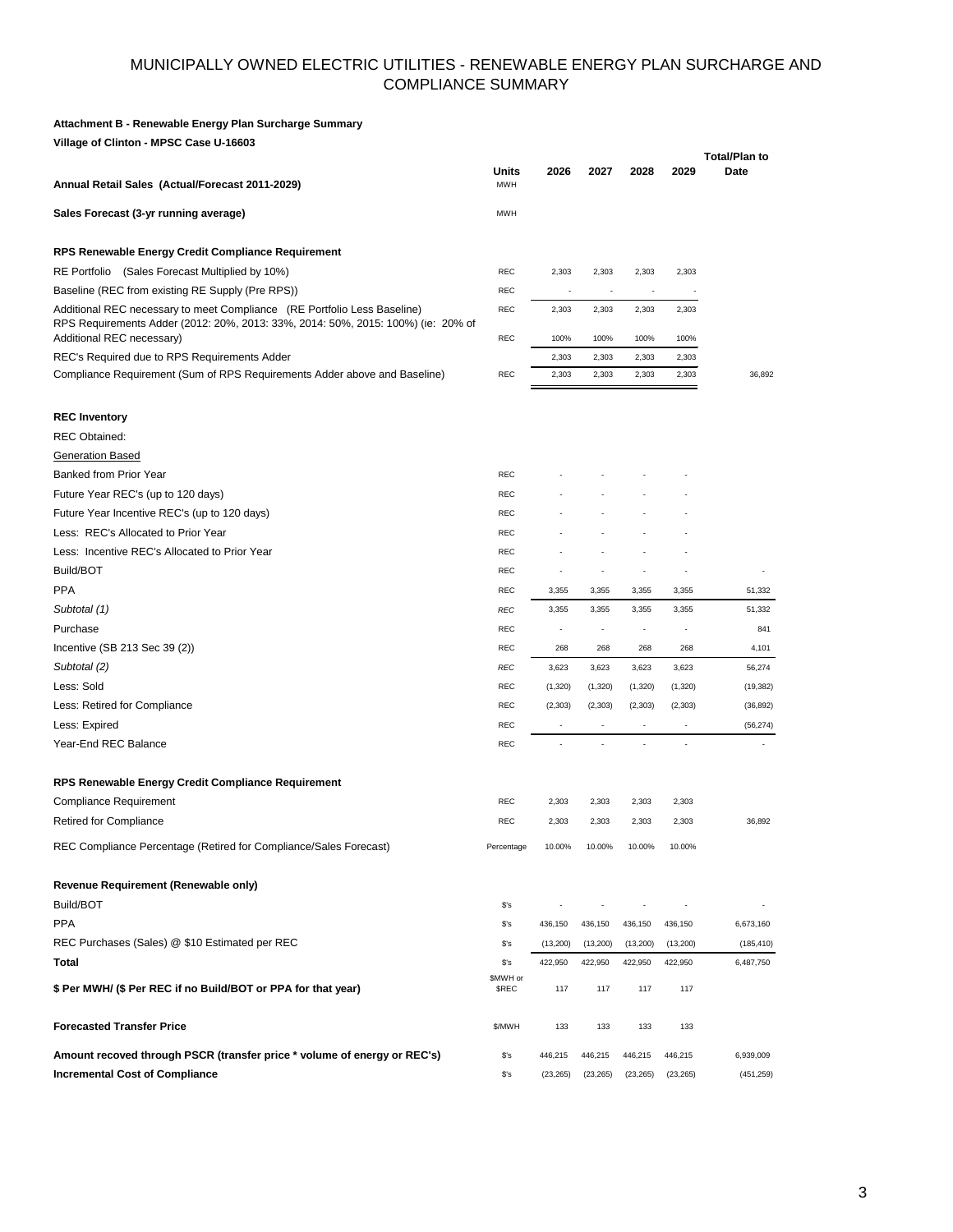#### **Attachment B - Renewable Energy Plan Surcharge Summary**

**City of Coldwater - MPSC Case U-16604**

| Annual Retail Sales (Actual/Forecast 2011-2029)                                                                                                                                           | Units<br><b>MWH</b>      | 2009<br>267,874 | 2010<br>287,989 | 2011<br>295,353 | 2012<br>345,003          | 2013<br>364,725          | 2014<br>366,549          | 2015                     | 2016             |
|-------------------------------------------------------------------------------------------------------------------------------------------------------------------------------------------|--------------------------|-----------------|-----------------|-----------------|--------------------------|--------------------------|--------------------------|--------------------------|------------------|
| Sales Forecast (3-yr running average)                                                                                                                                                     | <b>MWH</b>               |                 |                 |                 | 283,739                  | 309,448                  | 335,027                  | 358,759                  |                  |
| RPS Renewable Energy Credit Compliance Requirement                                                                                                                                        |                          |                 |                 |                 |                          |                          |                          |                          |                  |
| RE Portfolio (Sales Forecast Multiplied by 10%)                                                                                                                                           | <b>REC</b>               |                 |                 |                 | 28,374                   | 30,945                   | 33,503                   | 35,876                   | 35,876           |
| Baseline (REC from existing RE Supply (Pre RPS))                                                                                                                                          | <b>REC</b>               |                 |                 |                 | $\overline{\phantom{a}}$ |                          |                          | $\overline{\phantom{a}}$ |                  |
| Additional REC necessary to meet Compliance (RE Portfolio Less Baseline)<br>RPS Requirements Adder (2012: 20%, 2013: 33%, 2014: 50%, 2015: 100%) (ie: 20% of<br>Additional REC necessary) | <b>REC</b><br><b>REC</b> | 0%              | $0\%$           | $0\%$           | 28,374<br>20%            | 30,945<br>33%            | 33,503<br>50%            | 35,876<br>100%           | 35,876<br>100%   |
|                                                                                                                                                                                           |                          |                 |                 |                 |                          |                          |                          |                          |                  |
| REC's Required due to RPS Requirements Adder<br>Compliance Requirement (Sum of RPS Requirements Adder above and Baseline)                                                                 | <b>REC</b>               |                 |                 |                 | 5,675<br>5,675           | 10,212<br>10,212         | 16,752<br>16,752         | 35,876<br>35,876         | 35,876<br>35,876 |
|                                                                                                                                                                                           |                          |                 |                 |                 |                          |                          |                          |                          |                  |
| <b>REC Inventory</b>                                                                                                                                                                      |                          |                 |                 |                 |                          |                          |                          |                          |                  |
| <b>REC Obtained:</b>                                                                                                                                                                      |                          |                 |                 |                 |                          |                          |                          |                          |                  |
| <b>Generation Based</b>                                                                                                                                                                   |                          |                 |                 |                 |                          |                          |                          |                          |                  |
| Banked from Prior Year                                                                                                                                                                    | <b>REC</b>               |                 |                 |                 |                          |                          |                          |                          |                  |
| Future Year REC's (up to 120 days)                                                                                                                                                        | <b>REC</b>               |                 |                 |                 |                          | 3,129                    | 9,992                    | 7,536                    |                  |
| Future Year Incentive REC's (up to 120 days)                                                                                                                                              | REC                      |                 |                 |                 |                          | 250                      |                          | $\overline{\phantom{a}}$ |                  |
| Less: REC's Allocated to Prior Year                                                                                                                                                       | <b>REC</b>               |                 |                 |                 |                          |                          | (3, 129)                 | (9,992)                  | (7, 536)         |
| Less: Incentive REC's Allocated to Prior Year                                                                                                                                             | <b>REC</b>               |                 |                 |                 |                          |                          | (250)                    |                          |                  |
| Build/BOT                                                                                                                                                                                 | <b>REC</b>               |                 |                 |                 |                          |                          |                          |                          |                  |
| <b>PPA</b>                                                                                                                                                                                | <b>REC</b>               |                 |                 |                 |                          |                          | 9,388                    | 31,294                   | 31,294           |
| Subtotal (1)                                                                                                                                                                              | <b>REC</b>               |                 |                 |                 |                          | 3,379                    | 16,001                   | 28,838                   | 23,758           |
| Purchase                                                                                                                                                                                  | <b>REC</b>               |                 |                 |                 | 5,675                    | 6,833                    |                          | 4,534                    | 9,614            |
| Incentive (SB 213 Sec 39 (2))                                                                                                                                                             | <b>REC</b>               |                 |                 |                 |                          |                          | 751                      | 2,504                    | 2,504            |
| Subtotal (2)                                                                                                                                                                              | <b>REC</b>               |                 |                 | ÷,              | 5,675                    | 10,212                   | 16,752                   | 35,876                   | 35,876           |
| Less: Sold                                                                                                                                                                                | <b>REC</b>               |                 |                 |                 |                          |                          |                          |                          |                  |
| Less: Retired for Compliance                                                                                                                                                              | <b>REC</b>               |                 |                 |                 | (5,675)                  | (10, 212)                | (16, 752)                | (35, 876)                | (35, 876)        |
| Less: Expired                                                                                                                                                                             | <b>REC</b>               |                 |                 | $\overline{a}$  | $\overline{\phantom{a}}$ | $\overline{\phantom{a}}$ | $\overline{\phantom{a}}$ | ÷                        |                  |
| Year-End REC Balance                                                                                                                                                                      | REC                      |                 |                 |                 |                          |                          |                          |                          |                  |
| RPS Renewable Energy Credit Compliance Requirement                                                                                                                                        |                          |                 |                 |                 |                          |                          |                          |                          |                  |
| <b>Compliance Requirement</b>                                                                                                                                                             | <b>REC</b>               |                 |                 |                 | 5,675                    | 10,212                   | 16,752                   | 35,876                   | 35,876           |
| <b>Retired for Compliance</b>                                                                                                                                                             | REC                      |                 |                 |                 | 5,675                    | 10,212                   | 16,752                   | 35,876                   | 35,876           |
| REC Compliance Percentage (Retired for Compliance/Sales Forecast)                                                                                                                         | Percentage               |                 |                 |                 | 2.00%                    | 3.30%                    | 5.00%                    | 10.00%                   | 10.00%           |
| Revenue Requirement (Renewable only)                                                                                                                                                      |                          |                 |                 |                 |                          |                          |                          |                          |                  |
| Build/BOT                                                                                                                                                                                 | S's                      |                 |                 |                 |                          |                          |                          |                          |                  |
| <b>PPA</b>                                                                                                                                                                                | S's                      |                 |                 |                 |                          | 406,770                  | 2,112,630                | 3,748,940                | 3,088,540        |
| REC Purchases (Sales) @ \$10 Estimated per REC                                                                                                                                            | S's                      |                 |                 |                 | 56,750                   | 68,330                   |                          | 45,340                   | 96,140           |
| Total                                                                                                                                                                                     | $s$ 's                   |                 |                 |                 | 56,750                   | 475,100                  | 2,112,630                | 3,794,280                | 3,184,680        |
| \$ Per MWH/ (\$ Per REC if no Build/BOT or PPA for that year)                                                                                                                             | \$MWH or<br>\$REC        |                 |                 |                 | 10                       | 47                       | 126                      | 106                      | 89               |
|                                                                                                                                                                                           |                          |                 |                 |                 |                          |                          |                          |                          |                  |
| <b>Forecasted Transfer Price</b>                                                                                                                                                          | \$/MWH                   |                 |                 |                 | 133                      | 133                      | 133                      | 133                      | 133              |
| Amount recoved through PSCR (transfer price * volume of energy or REC's)                                                                                                                  | S's                      |                 |                 |                 | 754,775                  | 1,324,946                | 2,161,383                | 4,438,476                | 4,438,476        |
| <b>Incremental Cost of Compliance</b>                                                                                                                                                     | $s$ 's                   |                 |                 |                 | (698, 025)               | (849, 846)               | (48, 753)                | (644, 196)               | (1,253,796)      |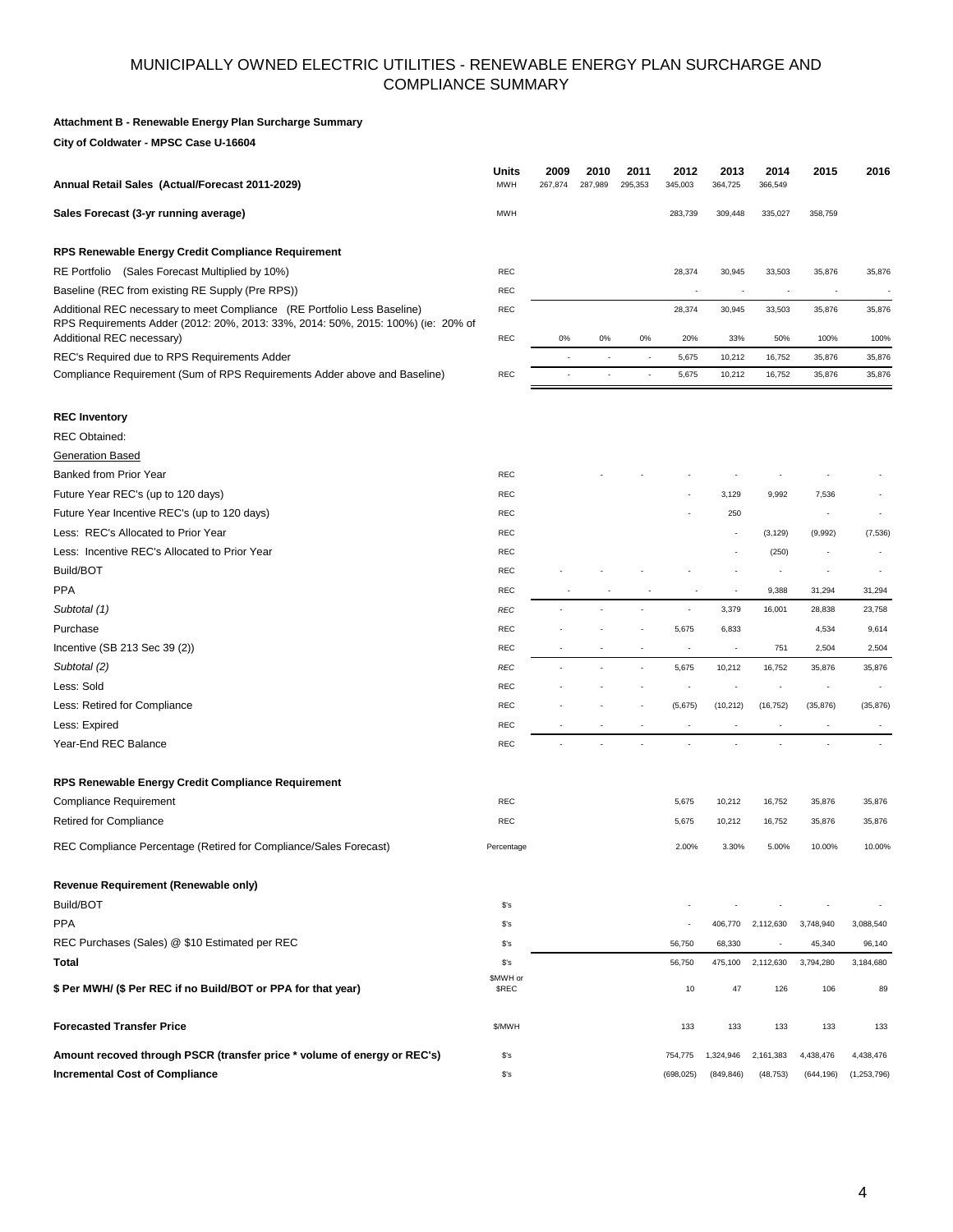#### **Attachment B - Renewable Energy Plan Surcharge Summary**

**City of Coldwater - MPSC Case U-16604**

| Annual Retail Sales (Actual/Forecast 2011-2029)                                                                                                                                           | Units<br><b>MWH</b>      | 2017             | 2018           | 2019           | 2020             | 2021             | 2022           | 2023           |
|-------------------------------------------------------------------------------------------------------------------------------------------------------------------------------------------|--------------------------|------------------|----------------|----------------|------------------|------------------|----------------|----------------|
| Sales Forecast (3-yr running average)                                                                                                                                                     | <b>MWH</b>               |                  |                |                |                  |                  |                |                |
| RPS Renewable Energy Credit Compliance Requirement                                                                                                                                        |                          |                  |                |                |                  |                  |                |                |
| RE Portfolio (Sales Forecast Multiplied by 10%)                                                                                                                                           | <b>REC</b>               | 35,876           | 35,876         | 35,876         | 35,876           | 35,876           | 35,876         | 35,876         |
| Baseline (REC from existing RE Supply (Pre RPS))                                                                                                                                          | <b>REC</b>               |                  |                |                |                  |                  |                |                |
| Additional REC necessary to meet Compliance (RE Portfolio Less Baseline)<br>RPS Requirements Adder (2012: 20%, 2013: 33%, 2014: 50%, 2015: 100%) (ie: 20% of<br>Additional REC necessary) | <b>REC</b><br><b>REC</b> | 35,876<br>100%   | 35,876<br>100% | 35,876<br>100% | 35,876<br>100%   | 35,876<br>100%   | 35,876<br>100% | 35,876<br>100% |
|                                                                                                                                                                                           |                          |                  | 35,876         | 35,876         |                  |                  | 35,876         | 35,876         |
| REC's Required due to RPS Requirements Adder<br>Compliance Requirement (Sum of RPS Requirements Adder above and Baseline)                                                                 | <b>REC</b>               | 35,876<br>35,876 | 35,876         | 35,876         | 35,876<br>35,876 | 35,876<br>35,876 | 35,876         | 35,876         |
|                                                                                                                                                                                           |                          |                  |                |                |                  |                  |                |                |
| <b>REC Inventory</b>                                                                                                                                                                      |                          |                  |                |                |                  |                  |                |                |
| <b>REC Obtained:</b>                                                                                                                                                                      |                          |                  |                |                |                  |                  |                |                |
| <b>Generation Based</b>                                                                                                                                                                   |                          |                  |                |                |                  |                  |                |                |
| Banked from Prior Year                                                                                                                                                                    | <b>REC</b>               |                  |                |                |                  |                  |                |                |
| Future Year REC's (up to 120 days)                                                                                                                                                        | <b>REC</b>               |                  |                |                |                  |                  |                |                |
| Future Year Incentive REC's (up to 120 days)                                                                                                                                              | <b>REC</b>               |                  |                |                |                  |                  |                |                |
| Less: REC's Allocated to Prior Year                                                                                                                                                       | <b>REC</b>               |                  |                |                |                  |                  |                |                |
| Less: Incentive REC's Allocated to Prior Year                                                                                                                                             | <b>REC</b>               |                  |                |                |                  |                  |                |                |
| Build/BOT                                                                                                                                                                                 | <b>REC</b>               |                  |                |                |                  |                  |                |                |
| <b>PPA</b>                                                                                                                                                                                | <b>REC</b>               | 31,294           | 31,294         | 31,294         | 31,294           | 31,294           | 31,294         | 31,294         |
| Subtotal (1)                                                                                                                                                                              | <b>REC</b>               | 31,294           | 31,294         | 31,294         | 31,294           | 31,294           | 31,294         | 31,294         |
| Purchase                                                                                                                                                                                  | <b>REC</b>               | 2,078            | 2,078          | 2,078          | 2,078            | 2,078            | 2,078          | 2,078          |
| Incentive (SB 213 Sec 39 (2))                                                                                                                                                             | <b>REC</b>               | 2,504            | 2,504          | 2,504          | 2,504            | 2,504            | 2,504          | 2,504          |
| Subtotal (2)                                                                                                                                                                              | <b>REC</b>               | 35,876           | 35,876         | 35,876         | 35,876           | 35,876           | 35,876         | 35,876         |
| Less: Sold                                                                                                                                                                                | <b>REC</b>               | ÷                |                |                |                  |                  |                |                |
| Less: Retired for Compliance                                                                                                                                                              | <b>REC</b>               | (35, 876)        | (35, 876)      | (35, 876)      | (35, 876)        | (35, 876)        | (35, 876)      | (35, 876)      |
| Less: Expired                                                                                                                                                                             | <b>REC</b>               |                  |                |                |                  |                  |                |                |
| Year-End REC Balance                                                                                                                                                                      | <b>REC</b>               |                  |                |                |                  |                  |                |                |
| RPS Renewable Energy Credit Compliance Requirement                                                                                                                                        |                          |                  |                |                |                  |                  |                |                |
| <b>Compliance Requirement</b>                                                                                                                                                             | <b>REC</b>               | 35,876           | 35,876         | 35,876         | 35,876           | 35,876           | 35,876         | 35,876         |
| Retired for Compliance                                                                                                                                                                    | <b>REC</b>               | 35,876           | 35,876         | 35,876         | 35,876           | 35,876           | 35,876         | 35,876         |
| REC Compliance Percentage (Retired for Compliance/Sales Forecast)                                                                                                                         | Percentage               | 10.00%           | 10.00%         | 10.00%         | 10.00%           | 10.00%           | 10.00%         | 10.00%         |
| Revenue Requirement (Renewable only)                                                                                                                                                      |                          |                  |                |                |                  |                  |                |                |
| Build/BOT                                                                                                                                                                                 | S's                      |                  |                |                |                  |                  |                |                |
| <b>PPA</b>                                                                                                                                                                                | S's                      | 4,068,220        | 4,068,220      | 4,068,220      | 4,068,220        | 4,068,220        | 4,068,220      | 4,068,220      |
| REC Purchases (Sales) @ \$10 Estimated per REC                                                                                                                                            | S's                      | 20,780           | 20,780         | 20,780         | 20,780           | 20,780           | 20,780         | 20,780         |
| Total                                                                                                                                                                                     | $s$ 's                   | 4,089,000        | 4,089,000      | 4,089,000      | 4,089,000        | 4,089,000        | 4,089,000      | 4,089,000      |
| \$ Per MWH/ (\$ Per REC if no Build/BOT or PPA for that year)                                                                                                                             | \$MWH or<br>\$REC        | 114              | 114            | 114            | 114              | 114              | 114            | 114            |
| <b>Forecasted Transfer Price</b>                                                                                                                                                          | \$/MWH                   | 133              | 133            | 133            | 133              | 133              | 133            | 133            |
| Amount recoved through PSCR (transfer price * volume of energy or REC's)                                                                                                                  | $$^{\prime}$ s           | 4,438,476        | 4,438,476      | 4,438,476      | 4,438,476        | 4,438,476        | 4,438,476      | 4,438,476      |
| <b>Incremental Cost of Compliance</b>                                                                                                                                                     | $s$ 's                   | (349, 476)       | (349, 476)     | (349, 476)     | (349, 476)       | (349, 476)       | (349, 476)     | (349, 476)     |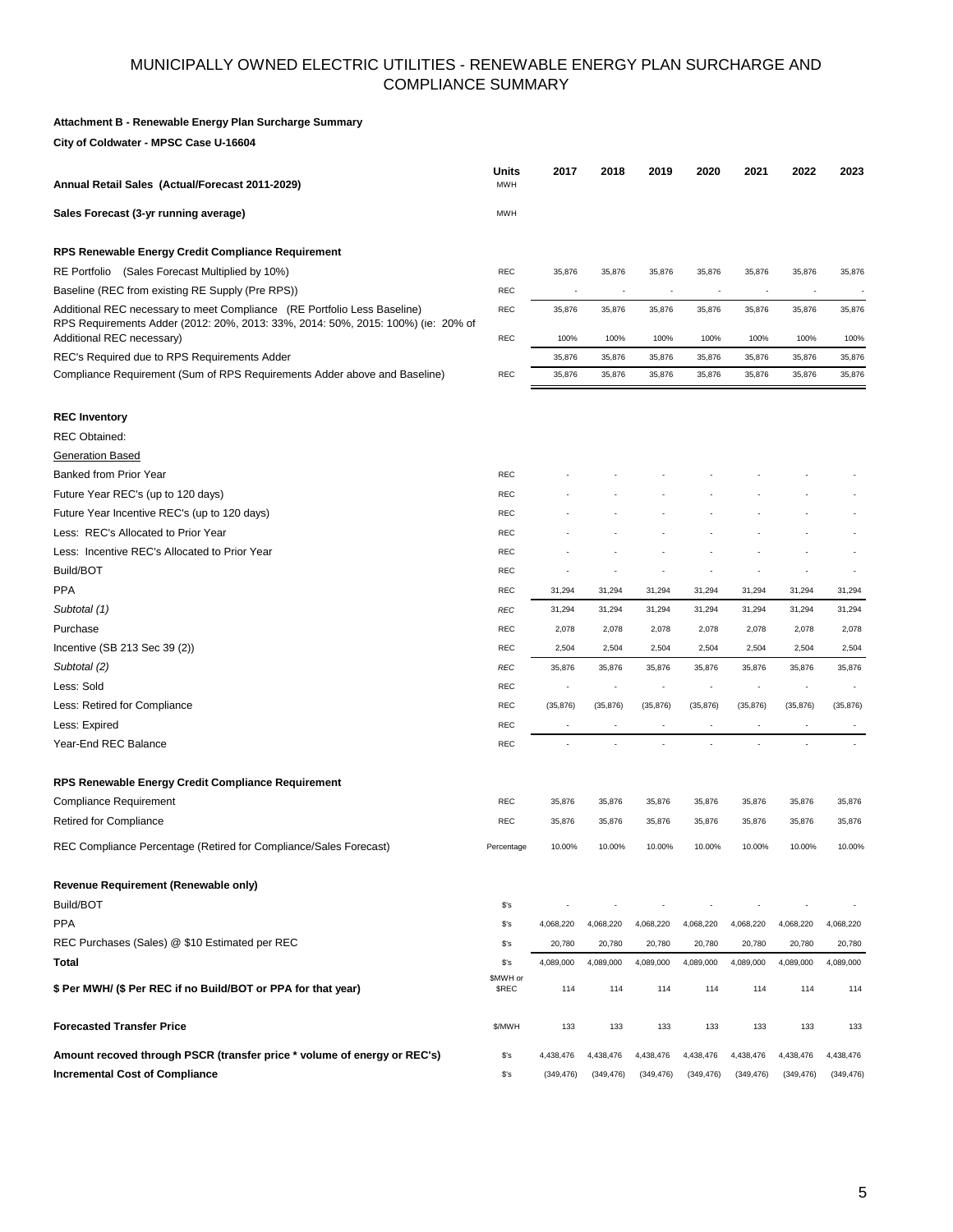#### **Attachment B - Renewable Energy Plan Surcharge Summary**

**City of Coldwater - MPSC Case U-16604**

| Annual Retail Sales (Actual/Forecast 2011-2029)                                                                                                                                           | Units<br><b>MWH</b> | 2024                     | 2025                     | 2026                     | 2027                     | 2028                     | 2029           | <b>Total/Plan to</b><br>Date |
|-------------------------------------------------------------------------------------------------------------------------------------------------------------------------------------------|---------------------|--------------------------|--------------------------|--------------------------|--------------------------|--------------------------|----------------|------------------------------|
| Sales Forecast (3-yr running average)                                                                                                                                                     | <b>MWH</b>          |                          |                          |                          |                          |                          |                |                              |
| RPS Renewable Energy Credit Compliance Requirement                                                                                                                                        |                     |                          |                          |                          |                          |                          |                |                              |
| RE Portfolio (Sales Forecast Multiplied by 10%)                                                                                                                                           | <b>REC</b>          | 35,876                   | 35,876                   | 35,876                   | 35,876                   | 35,876                   | 35,876         |                              |
| Baseline (REC from existing RE Supply (Pre RPS))                                                                                                                                          | <b>REC</b>          | ÷                        | $\overline{\phantom{a}}$ | $\overline{\phantom{a}}$ | $\overline{\phantom{a}}$ | $\overline{\phantom{a}}$ |                |                              |
| Additional REC necessary to meet Compliance (RE Portfolio Less Baseline)<br>RPS Requirements Adder (2012: 20%, 2013: 33%, 2014: 50%, 2015: 100%) (ie: 20% of<br>Additional REC necessary) | REC<br>REC          | 35,876<br>100%           | 35,876<br>100%           | 35,876<br>100%           | 35,876<br>100%           | 35,876<br>100%           | 35,876<br>100% |                              |
| REC's Required due to RPS Requirements Adder                                                                                                                                              |                     | 35,876                   | 35,876                   | 35,876                   | 35,876                   | 35,876                   | 35,876         |                              |
| Compliance Requirement (Sum of RPS Requirements Adder above and Baseline)                                                                                                                 | <b>REC</b>          | 35,876                   | 35,876                   | 35,876                   | 35,876                   | 35,876                   | 35,876         | 570,779                      |
| <b>REC Inventory</b>                                                                                                                                                                      |                     |                          |                          |                          |                          |                          |                |                              |
| <b>REC Obtained:</b>                                                                                                                                                                      |                     |                          |                          |                          |                          |                          |                |                              |
| <b>Generation Based</b>                                                                                                                                                                   |                     |                          |                          |                          |                          |                          |                |                              |
| Banked from Prior Year                                                                                                                                                                    | <b>REC</b>          |                          |                          |                          |                          |                          |                |                              |
| Future Year REC's (up to 120 days)                                                                                                                                                        | <b>REC</b>          |                          |                          |                          |                          |                          |                |                              |
| Future Year Incentive REC's (up to 120 days)                                                                                                                                              | <b>REC</b>          |                          |                          |                          |                          |                          |                |                              |
| Less: REC's Allocated to Prior Year                                                                                                                                                       | <b>REC</b>          |                          |                          |                          |                          |                          |                |                              |
| Less: Incentive REC's Allocated to Prior Year                                                                                                                                             | <b>REC</b>          |                          |                          |                          |                          |                          |                |                              |
| Build/BOT                                                                                                                                                                                 | <b>REC</b>          |                          |                          |                          |                          |                          |                |                              |
| <b>PPA</b>                                                                                                                                                                                | <b>REC</b>          | 31,294                   | 31,294                   | 31,294                   | 31,294                   | 31,294                   | 31,294         | 478,798                      |
| Subtotal (1)                                                                                                                                                                              | <b>REC</b>          | 31,294                   | 31,294                   | 31,294                   | 31,294                   | 31,294                   | 31,294         | 478,798                      |
| Purchase                                                                                                                                                                                  | <b>REC</b>          | 2,078                    | 2,078                    | 2,078                    | 2,078                    | 2,078                    | 2,078          | 53,670                       |
| Incentive (SB 213 Sec 39 (2))                                                                                                                                                             | <b>REC</b>          | 2,504                    | 2,504                    | 2,504                    | 2,504                    | 2,504                    | 2,504          | 38,311                       |
| Subtotal (2)                                                                                                                                                                              | <b>REC</b>          | 35,876                   | 35,876                   | 35,876                   | 35,876                   | 35,876                   | 35,876         | 570,779                      |
| Less: Sold                                                                                                                                                                                | <b>REC</b>          |                          |                          |                          |                          | ,                        |                |                              |
| Less: Retired for Compliance                                                                                                                                                              | <b>REC</b>          | (35, 876)                | (35, 876)                | (35, 876)                | (35, 876)                | (35, 876)                | (35, 876)      | (570, 779)                   |
| Less: Expired                                                                                                                                                                             | <b>REC</b>          | $\overline{\phantom{a}}$ | $\overline{\phantom{a}}$ | $\overline{\phantom{a}}$ | ÷                        | $\overline{\phantom{a}}$ |                | (570, 779)                   |
| Year-End REC Balance                                                                                                                                                                      | REC                 |                          |                          |                          |                          |                          |                |                              |
| RPS Renewable Energy Credit Compliance Requirement                                                                                                                                        |                     |                          |                          |                          |                          |                          |                |                              |
| <b>Compliance Requirement</b>                                                                                                                                                             | <b>REC</b>          | 35,876                   | 35,876                   | 35,876                   | 35,876                   | 35,876                   | 35,876         |                              |
| <b>Retired for Compliance</b>                                                                                                                                                             | REC                 | 35,876                   | 35,876                   | 35,876                   | 35,876                   | 35,876                   | 35,876         | 570,779                      |
| REC Compliance Percentage (Retired for Compliance/Sales Forecast)                                                                                                                         | Percentage          | 10.00%                   | 10.00%                   | 10.00%                   | 10.00%                   | 10.00%                   | 10.00%         |                              |
| Revenue Requirement (Renewable only)                                                                                                                                                      |                     |                          |                          |                          |                          |                          |                |                              |
| Build/BOT                                                                                                                                                                                 | S's                 |                          |                          |                          |                          |                          |                |                              |
| <b>PPA</b>                                                                                                                                                                                | S's                 | 4,068,220                | 4,068,220                | 4,068,220                | 4,068,220                | 4,068,220                | 4,068,220      | 62,243,740                   |
| REC Purchases (Sales) @ \$10 Estimated per REC                                                                                                                                            | $s$ 's              | 20,780                   | 20,780                   | 20,780                   | 20,780                   | 20,780                   | 20,780         | 536,700                      |
| Total                                                                                                                                                                                     | S's                 | 4,089,000                | 4,089,000                | 4,089,000                | 4,089,000                | 4,089,000                | 4,089,000      | 62,780,440                   |
| \$ Per MWH/ (\$ Per REC if no Build/BOT or PPA for that year)                                                                                                                             | \$MWH or<br>\$REC   | 114                      | 114                      | 114                      | 114                      | 114                      | 114            |                              |
| <b>Forecasted Transfer Price</b>                                                                                                                                                          | \$/MWH              | 133                      | 133                      | 133                      | 133                      | 133                      | 133            |                              |
| Amount recoved through PSCR (transfer price * volume of energy or REC's)                                                                                                                  | $s$ 's              | 4,438,476                | 4,438,476                | 4,438,476                | 4,438,476                | 4,438,476                | 4,438,476      | 70,818,244                   |
| <b>Incremental Cost of Compliance</b>                                                                                                                                                     | S's                 | (349, 476)               | (349, 476)               | (349, 476)               | (349, 476)               | (349, 476)               | (349, 476)     | (8,037,804)                  |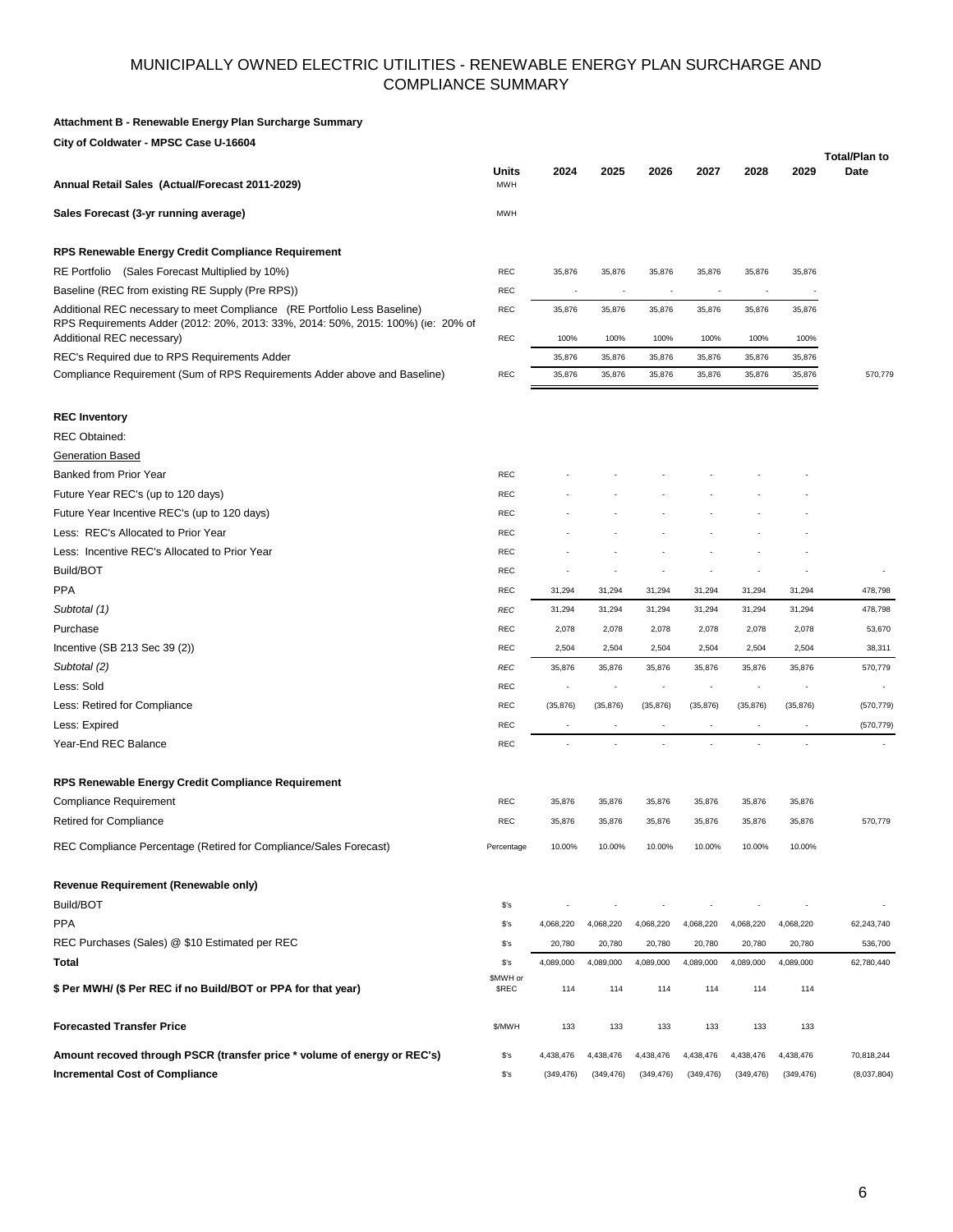#### **Attachment B - Renewable Energy Plan Surcharge Summary**

**City of Hillsdale - MPSC Case U-16616**

| Annual Retail Sales (Actual/Forecast 2011-2029)                                                                                                                                           | Units<br><b>MWH</b>      | 2009<br>120,697 | 2010<br>121,437 | 2011<br>124,835 | 2012<br>120,737          | 2013<br>121,34 | 2014<br>121,947          | 2015           | 2016           |
|-------------------------------------------------------------------------------------------------------------------------------------------------------------------------------------------|--------------------------|-----------------|-----------------|-----------------|--------------------------|----------------|--------------------------|----------------|----------------|
| Sales Forecast (3-yr running average)                                                                                                                                                     | <b>MWH</b>               |                 |                 |                 | 122,323                  | 122,336        | 122,304                  | 121,342        |                |
| RPS Renewable Energy Credit Compliance Requirement                                                                                                                                        |                          |                 |                 |                 |                          |                |                          |                |                |
| RE Portfolio (Sales Forecast Multiplied by 10%)                                                                                                                                           | <b>REC</b>               |                 |                 |                 | 12,232                   | 12,234         | 12,230                   | 12,134         | 12,134         |
| Baseline (REC from existing RE Supply (Pre RPS))                                                                                                                                          | <b>REC</b>               |                 |                 |                 |                          |                |                          |                |                |
| Additional REC necessary to meet Compliance (RE Portfolio Less Baseline)<br>RPS Requirements Adder (2012: 20%, 2013: 33%, 2014: 50%, 2015: 100%) (ie: 20% of<br>Additional REC necessary) | REC<br><b>REC</b>        | 0%              | 0%              | 0%              | 12,232<br>20%            | 12,234<br>33%  | 12,230<br>50%            | 12,134<br>100% | 12,134<br>100% |
| REC's Required due to RPS Requirements Adder                                                                                                                                              |                          |                 |                 |                 | 2,446                    | 4,037          | 6,115                    | 12,134         | 12,134         |
| Compliance Requirement (Sum of RPS Requirements Adder above and Baseline)                                                                                                                 | <b>REC</b>               |                 |                 |                 | 2,446                    | 4,037          | 6,115                    | 12,134         | 12,134         |
| <b>REC Inventory</b>                                                                                                                                                                      |                          |                 |                 |                 |                          |                |                          |                |                |
| <b>REC Obtained:</b>                                                                                                                                                                      |                          |                 |                 |                 |                          |                |                          |                |                |
| <b>Generation Based</b>                                                                                                                                                                   |                          |                 |                 |                 |                          |                |                          |                |                |
| Banked from Prior Year                                                                                                                                                                    | <b>REC</b>               |                 |                 |                 |                          |                |                          |                |                |
| Future Year REC's (up to 120 days)                                                                                                                                                        | <b>REC</b>               |                 |                 |                 |                          | 1,639          | 2,575                    |                |                |
| Future Year Incentive REC's (up to 120 days)                                                                                                                                              | REC                      |                 |                 |                 |                          | 131            |                          |                |                |
| Less: REC's Allocated to Prior Year                                                                                                                                                       | REC                      |                 |                 |                 |                          |                | (1,639)                  | (2, 575)       |                |
| Less: Incentive REC's Allocated to Prior Year                                                                                                                                             | <b>REC</b>               |                 |                 |                 |                          |                | (131)                    |                |                |
| Build/BOT                                                                                                                                                                                 | <b>REC</b>               |                 |                 |                 |                          |                |                          |                |                |
| <b>PPA</b>                                                                                                                                                                                | <b>REC</b>               |                 |                 |                 |                          |                | 4,917                    | 16,389         | 16,389         |
| Subtotal (1)                                                                                                                                                                              | <b>REC</b>               |                 |                 |                 |                          | 1,770          | 5,722                    | 13,814         | 16,389         |
| Purchase                                                                                                                                                                                  | <b>REC</b>               |                 |                 |                 | 2,446                    | 2,267          |                          |                |                |
| Incentive (SB 213 Sec 39 (2))                                                                                                                                                             | <b>REC</b>               |                 |                 |                 |                          |                | 393                      | 1,311          | 1,311          |
| Subtotal (2)                                                                                                                                                                              | <b>REC</b>               |                 |                 |                 | 2,446                    | 4,037          | 6,115                    | 15,125         | 17,700         |
| Less: Sold                                                                                                                                                                                | <b>REC</b>               |                 |                 |                 |                          |                |                          | (2,991)        | (5, 566)       |
| Less: Retired for Compliance                                                                                                                                                              | <b>REC</b>               |                 |                 |                 | (2, 446)                 | (4,037)        | (6, 115)                 | (12, 134)      | (12, 134)      |
| Less: Expired                                                                                                                                                                             | <b>REC</b>               |                 |                 |                 | $\overline{\phantom{a}}$ |                | $\overline{\phantom{a}}$ | ,              |                |
| Year-End REC Balance                                                                                                                                                                      | <b>REC</b>               |                 |                 |                 |                          |                |                          |                |                |
| RPS Renewable Energy Credit Compliance Requirement                                                                                                                                        |                          |                 |                 |                 |                          |                |                          |                |                |
| Compliance Requirement                                                                                                                                                                    | REC                      |                 |                 |                 | 2,446                    | 4,037          | 6,115                    | 12,134         | 12,134         |
| <b>Retired for Compliance</b>                                                                                                                                                             | <b>REC</b>               |                 |                 |                 | 2,446                    | 4,037          | 6,115                    | 12,134         | 12,134         |
| REC Compliance Percentage (Retired for Compliance/Sales Forecast)                                                                                                                         | Percentage               |                 |                 |                 | 2.00%                    | 3.30%          | 5.00%                    | 10.00%         | 10.00%         |
| Revenue Requirement (Renewable only)                                                                                                                                                      |                          |                 |                 |                 |                          |                |                          |                |                |
| Build/BOT                                                                                                                                                                                 | $s$ 's                   |                 |                 |                 |                          |                |                          |                |                |
| <b>PPA</b>                                                                                                                                                                                | $s$ 's                   |                 |                 |                 |                          | 213,070        | 760,890                  | 1,795,820      | 2,130,570      |
| REC Purchases (Sales) @ \$10 Estimated per REC                                                                                                                                            | \$'s                     |                 |                 |                 | 24,460                   | 22,670         |                          | (29, 910)      | (55,660)       |
| Total                                                                                                                                                                                     | $s$ 's                   |                 |                 |                 | 24,460                   | 235,740        | 760,890                  | 1,765,910      | 2,074,910      |
| \$ Per MWH/ (\$ Per REC if no Build/BOT or PPA for that year)                                                                                                                             | \$MWH or<br><b>\$REC</b> |                 |                 |                 | 10                       | 58             | 124                      | 117            | 117            |
| <b>Forecasted Transfer Price</b>                                                                                                                                                          | \$/MWH                   |                 |                 |                 | 133                      | 133            | 133                      | 133            | 133            |
| Amount recoved through PSCR (transfer price * volume of energy or REC's)                                                                                                                  | $s$ 's                   |                 |                 |                 | 325,318                  | 519,498        | 778,449                  | 1,837,262      | 2,179,737      |
| <b>Incremental Cost of Compliance</b>                                                                                                                                                     | $s$ 's                   |                 |                 |                 | (300, 858)               | (283, 758)     | (17, 559)                | (71, 352)      | (104, 827)     |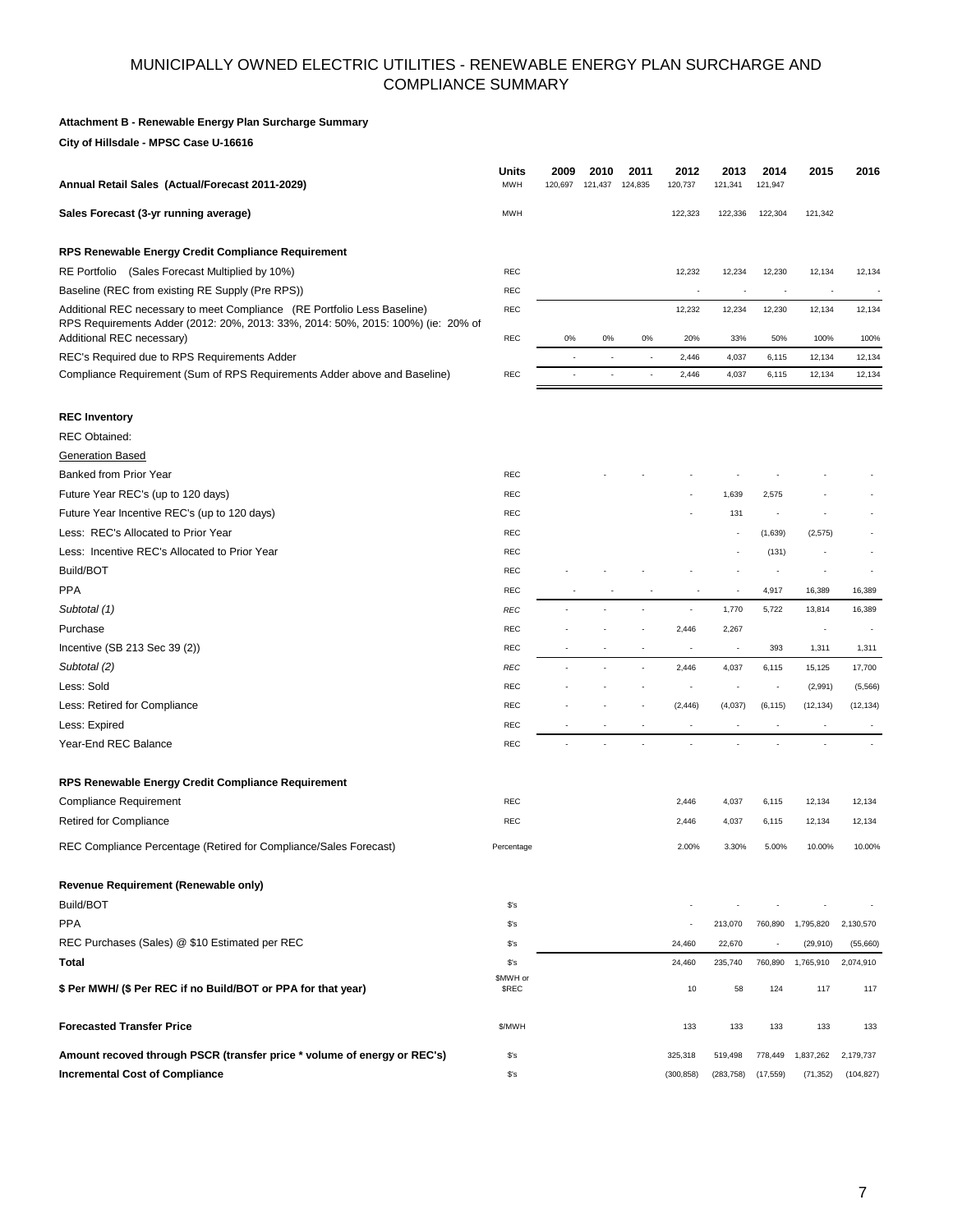#### **Attachment B - Renewable Energy Plan Surcharge Summary**

**City of Hillsdale - MPSC Case U-16616**

| Annual Retail Sales (Actual/Forecast 2011-2029)                                                                                                              | Units<br><b>MWH</b>     | 2017       | 2018       | 2019       | 2020       | 2021       | 2022                     | 2023       |
|--------------------------------------------------------------------------------------------------------------------------------------------------------------|-------------------------|------------|------------|------------|------------|------------|--------------------------|------------|
| Sales Forecast (3-yr running average)                                                                                                                        | <b>MWH</b>              |            |            |            |            |            |                          |            |
| RPS Renewable Energy Credit Compliance Requirement                                                                                                           |                         |            |            |            |            |            |                          |            |
| RE Portfolio (Sales Forecast Multiplied by 10%)                                                                                                              | <b>REC</b>              | 12,134     | 12,134     | 12,134     | 12,134     | 12,134     | 12,134                   | 12,134     |
| Baseline (REC from existing RE Supply (Pre RPS))                                                                                                             | REC                     |            |            |            |            |            |                          |            |
| Additional REC necessary to meet Compliance (RE Portfolio Less Baseline)<br>RPS Requirements Adder (2012: 20%, 2013: 33%, 2014: 50%, 2015: 100%) (ie: 20% of | REC                     | 12,134     | 12,134     | 12,134     | 12,134     | 12,134     | 12,134                   | 12,134     |
| Additional REC necessary)                                                                                                                                    | REC                     | 100%       | 100%       | 100%       | 100%       | 100%       | 100%                     | 100%       |
| REC's Required due to RPS Requirements Adder                                                                                                                 |                         | 12,134     | 12,134     | 12,134     | 12,134     | 12,134     | 12,134                   | 12,134     |
| Compliance Requirement (Sum of RPS Requirements Adder above and Baseline)                                                                                    | REC                     | 12,134     | 12,134     | 12,134     | 12,134     | 12,134     | 12,134                   | 12,134     |
| <b>REC Inventory</b>                                                                                                                                         |                         |            |            |            |            |            |                          |            |
| <b>REC Obtained:</b>                                                                                                                                         |                         |            |            |            |            |            |                          |            |
| <b>Generation Based</b>                                                                                                                                      |                         |            |            |            |            |            |                          |            |
| Banked from Prior Year                                                                                                                                       | <b>REC</b>              |            |            |            |            |            |                          |            |
| Future Year REC's (up to 120 days)                                                                                                                           | REC                     |            |            |            |            |            |                          |            |
| Future Year Incentive REC's (up to 120 days)                                                                                                                 | REC                     |            |            |            |            |            |                          |            |
| Less: REC's Allocated to Prior Year                                                                                                                          | REC                     |            |            |            |            |            |                          |            |
| Less: Incentive REC's Allocated to Prior Year                                                                                                                | REC                     |            |            |            |            |            |                          |            |
| Build/BOT                                                                                                                                                    | REC                     |            |            |            |            |            |                          |            |
| <b>PPA</b>                                                                                                                                                   | REC                     | 16,389     | 16,389     | 16,389     | 16,389     | 16,389     | 16,389                   | 16,389     |
| Subtotal (1)                                                                                                                                                 | <b>REC</b>              | 16,389     | 16,389     | 16,389     | 16,389     | 16,389     | 16,389                   | 16,389     |
| Purchase                                                                                                                                                     | <b>REC</b>              |            |            |            |            |            | $\overline{\phantom{a}}$ |            |
| Incentive (SB 213 Sec 39 (2))                                                                                                                                | <b>REC</b>              | 1,311      | 1,311      | 1,311      | 1,311      | 1,311      | 1,311                    | 1,311      |
| Subtotal (2)                                                                                                                                                 | <b>REC</b>              | 17,700     | 17,700     | 17,700     | 17,700     | 17,700     | 17,700                   | 17,700     |
| Less: Sold                                                                                                                                                   | REC                     | (5, 566)   | (5, 566)   | (5, 566)   | (5, 566)   | (5, 566)   | (5, 566)                 | (5, 566)   |
| Less: Retired for Compliance                                                                                                                                 | <b>REC</b>              | (12, 134)  | (12, 134)  | (12, 134)  | (12, 134)  | (12, 134)  | (12, 134)                | (12, 134)  |
| Less: Expired                                                                                                                                                | REC                     |            |            |            |            |            |                          |            |
| Year-End REC Balance                                                                                                                                         | <b>REC</b>              |            |            |            |            |            |                          |            |
| RPS Renewable Energy Credit Compliance Requirement                                                                                                           |                         |            |            |            |            |            |                          |            |
| Compliance Requirement                                                                                                                                       | REC                     | 12,134     | 12,134     | 12,134     | 12,134     | 12,134     | 12,134                   | 12,134     |
| <b>Retired for Compliance</b>                                                                                                                                | REC                     | 12,134     | 12,134     | 12,134     | 12,134     | 12,134     | 12,134                   | 12,134     |
| REC Compliance Percentage (Retired for Compliance/Sales Forecast)                                                                                            | Percentage              | 10.00%     | 10.00%     | 10.00%     | 10.00%     | 10.00%     | 10.00%                   | 10.00%     |
| Revenue Requirement (Renewable only)                                                                                                                         |                         |            |            |            |            |            |                          |            |
| Build/BOT                                                                                                                                                    | $s$ 's                  |            |            |            |            |            |                          |            |
| <b>PPA</b>                                                                                                                                                   | \$'s                    | 2,130,570  | 2,130,570  | 2,130,570  | 2,130,570  | 2,130,570  | 2,130,570                | 2,130,570  |
| REC Purchases (Sales) @ \$10 Estimated per REC                                                                                                               | \$'s                    | (55,660)   | (55,660)   | (55,660)   | (55,660)   | (55,660)   | (55,660)                 | (55,660)   |
| Total                                                                                                                                                        | $s$ 's                  | 2,074,910  | 2,074,910  | 2,074,910  | 2,074,910  | 2,074,910  | 2,074,910                | 2,074,910  |
| \$ Per MWH/ (\$ Per REC if no Build/BOT or PPA for that year)                                                                                                | \$MWH or<br><b>SREC</b> | 117        | 117        | 117        | 117        | 117        | 117                      | 117        |
| <b>Forecasted Transfer Price</b>                                                                                                                             | \$/MWH                  | 133        | 133        | 133        | 133        | 133        | 133                      | 133        |
| Amount recoved through PSCR (transfer price * volume of energy or REC's)                                                                                     | $s$ 's                  | 2,179,737  | 2,179,737  | 2,179,737  | 2,179,737  | 2,179,737  | 2,179,737                | 2,179,737  |
| <b>Incremental Cost of Compliance</b>                                                                                                                        | $s$ 's                  | (104, 827) | (104, 827) | (104, 827) | (104, 827) | (104, 827) | (104, 827)               | (104, 827) |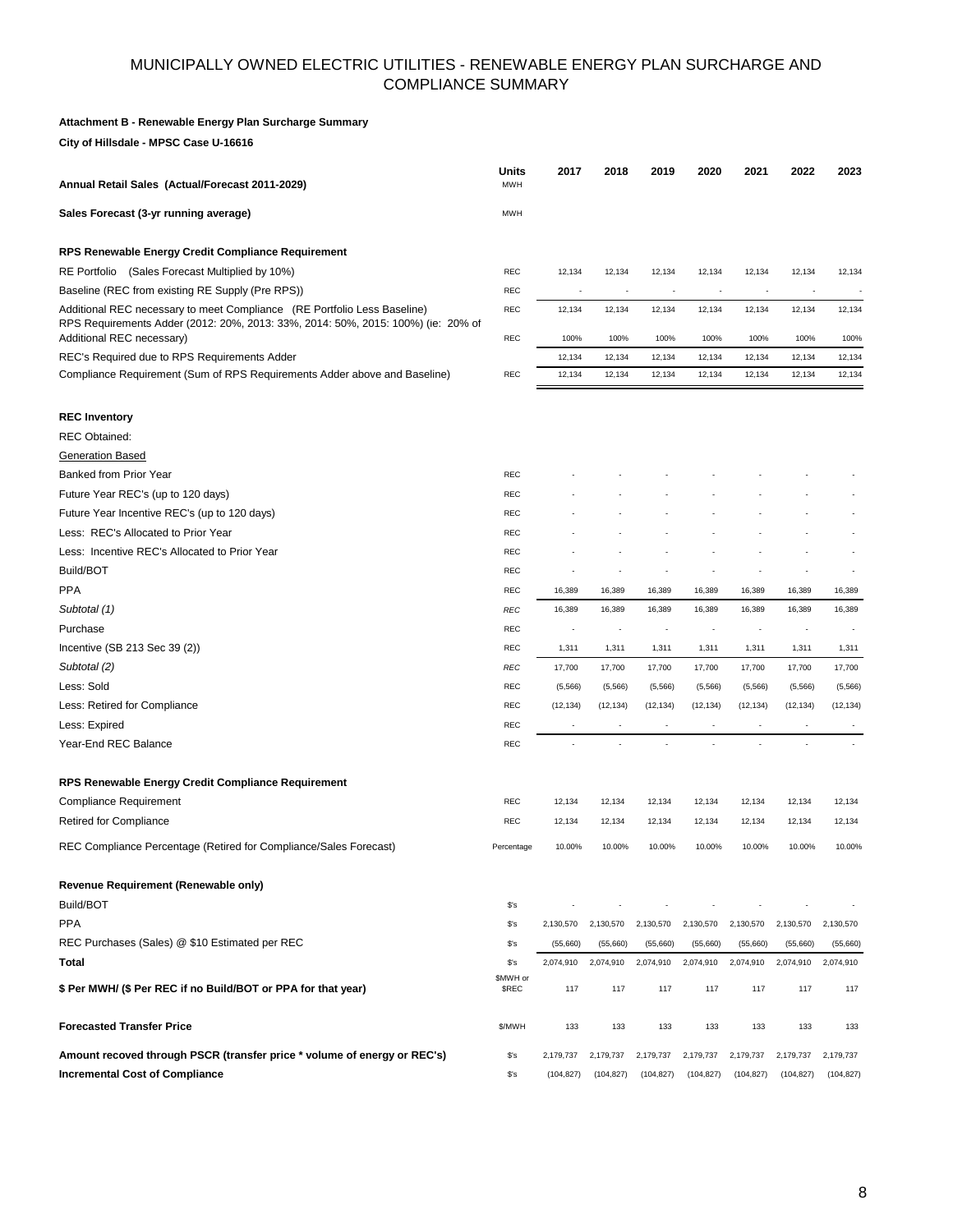#### **Attachment B - Renewable Energy Plan Surcharge Summary**

**City of Hillsdale - MPSC Case U-16616**

| Annual Retail Sales (Actual/Forecast 2011-2029)                                                                                                                                           | Units<br><b>MWH</b>      | 2024                     | 2025                     | 2026                     | 2027                     | 2028                     | 2029                     | <b>Total/Plan to</b><br>Date |
|-------------------------------------------------------------------------------------------------------------------------------------------------------------------------------------------|--------------------------|--------------------------|--------------------------|--------------------------|--------------------------|--------------------------|--------------------------|------------------------------|
| Sales Forecast (3-yr running average)                                                                                                                                                     | <b>MWH</b>               |                          |                          |                          |                          |                          |                          |                              |
| RPS Renewable Energy Credit Compliance Requirement                                                                                                                                        |                          |                          |                          |                          |                          |                          |                          |                              |
| RE Portfolio (Sales Forecast Multiplied by 10%)                                                                                                                                           | REC                      | 12,134                   | 12,134                   | 12,134                   | 12,134                   | 12,134                   | 12,134                   |                              |
| Baseline (REC from existing RE Supply (Pre RPS))                                                                                                                                          | REC                      | $\overline{a}$           | $\overline{\phantom{a}}$ | $\overline{\phantom{a}}$ | $\overline{\phantom{a}}$ | $\overline{\phantom{a}}$ |                          |                              |
| Additional REC necessary to meet Compliance (RE Portfolio Less Baseline)<br>RPS Requirements Adder (2012: 20%, 2013: 33%, 2014: 50%, 2015: 100%) (ie: 20% of<br>Additional REC necessary) | REC<br>REC               | 12,134<br>100%           | 12,134<br>100%           | 12,134<br>100%           | 12,134<br>100%           | 12,134<br>100%           | 12,134<br>100%           |                              |
| REC's Required due to RPS Requirements Adder                                                                                                                                              |                          | 12,134                   | 12,134                   | 12,134                   | 12,134                   | 12,134                   | 12,134                   |                              |
| Compliance Requirement (Sum of RPS Requirements Adder above and Baseline)                                                                                                                 | REC                      | 12,134                   | 12,134                   | 12,134                   | 12,134                   | 12,134                   | 12,134                   | 194,608                      |
| <b>REC Inventory</b>                                                                                                                                                                      |                          |                          |                          |                          |                          |                          |                          |                              |
| <b>REC Obtained:</b>                                                                                                                                                                      |                          |                          |                          |                          |                          |                          |                          |                              |
| <b>Generation Based</b>                                                                                                                                                                   |                          |                          |                          |                          |                          |                          |                          |                              |
| Banked from Prior Year                                                                                                                                                                    | REC                      |                          |                          |                          |                          |                          |                          |                              |
| Future Year REC's (up to 120 days)                                                                                                                                                        | <b>REC</b>               |                          |                          |                          |                          |                          |                          |                              |
| Future Year Incentive REC's (up to 120 days)                                                                                                                                              | <b>REC</b>               |                          |                          |                          |                          |                          |                          |                              |
| Less: REC's Allocated to Prior Year                                                                                                                                                       | <b>REC</b>               |                          |                          |                          |                          |                          |                          |                              |
| Less: Incentive REC's Allocated to Prior Year                                                                                                                                             | <b>REC</b>               |                          |                          |                          |                          |                          |                          |                              |
| Build/BOT                                                                                                                                                                                 | REC                      |                          |                          |                          |                          |                          |                          |                              |
| <b>PPA</b>                                                                                                                                                                                | REC                      | 16,389                   | 16,389                   | 16,389                   | 16,389                   | 16,389                   | 16,389                   | 250,752                      |
| Subtotal (1)                                                                                                                                                                              | <b>REC</b>               | 16,389                   | 16,389                   | 16,389                   | 16,389                   | 16,389                   | 16,389                   | 250,752                      |
| Purchase                                                                                                                                                                                  | <b>REC</b>               |                          |                          |                          |                          |                          |                          | 4,713                        |
| Incentive (SB 213 Sec 39 (2))                                                                                                                                                             | REC                      | 1,311                    | 1,311                    | 1,311                    | 1,311                    | 1,311                    | 1,311                    | 20,058                       |
| Subtotal (2)                                                                                                                                                                              | <b>REC</b>               | 17,700                   | 17,700                   | 17,700                   | 17,700                   | 17,700                   | 17,700                   | 275,523                      |
| Less: Sold                                                                                                                                                                                | REC                      | (5, 566)                 | (5, 566)                 | (5, 566)                 | (5, 566)                 | (5, 566)                 | (5, 566)                 | (80, 915)                    |
| Less: Retired for Compliance                                                                                                                                                              | <b>REC</b>               | (12, 134)                | (12, 134)                | (12, 134)                | (12, 134)                | (12, 134)                | (12, 134)                | (194, 608)                   |
| Less: Expired                                                                                                                                                                             | <b>REC</b>               | $\overline{\phantom{a}}$ | $\overline{\phantom{a}}$ | $\overline{\phantom{a}}$ | $\overline{\phantom{a}}$ | $\overline{\phantom{a}}$ | $\overline{\phantom{m}}$ | (275, 523)                   |
| Year-End REC Balance                                                                                                                                                                      | <b>REC</b>               |                          | ÷,                       | ä,                       |                          |                          |                          |                              |
| RPS Renewable Energy Credit Compliance Requirement                                                                                                                                        |                          |                          |                          |                          |                          |                          |                          |                              |
| <b>Compliance Requirement</b>                                                                                                                                                             | REC                      | 12,134                   | 12,134                   | 12,134                   | 12,134                   | 12,134                   | 12,134                   |                              |
| <b>Retired for Compliance</b>                                                                                                                                                             | REC                      | 12,134                   | 12,134                   | 12,134                   | 12,134                   | 12,134                   | 12,134                   | 194,608                      |
| REC Compliance Percentage (Retired for Compliance/Sales Forecast)                                                                                                                         | Percentage               | 10.00%                   | 10.00%                   | 10.00%                   | 10.00%                   | 10.00%                   | 10.00%                   |                              |
| Revenue Requirement (Renewable only)                                                                                                                                                      |                          |                          |                          |                          |                          |                          |                          |                              |
| Build/BOT                                                                                                                                                                                 | $s$ 's                   |                          |                          |                          |                          |                          |                          |                              |
| <b>PPA</b>                                                                                                                                                                                | $s$ 's                   | 2,130,570                | 2,130,570                | 2,130,570                | 2,130,570                | 2,130,570                | 2,130,570                | 32,597,760                   |
| REC Purchases (Sales) @ \$10 Estimated per REC                                                                                                                                            | $s$ 's                   | (55,660)                 | (55,660)                 | (55,660)                 | (55,660)                 | (55,660)                 | (55,660)                 | (762, 020)                   |
| Total                                                                                                                                                                                     | $s$ 's                   | 2,074,910                | 2,074,910                | 2,074,910                | 2,074,910                | 2,074,910                | 2,074,910                | 31,835,740                   |
| \$ Per MWH/ (\$ Per REC if no Build/BOT or PPA for that year)                                                                                                                             | \$MWH or<br><b>\$REC</b> | 117                      | 117                      | 117                      | 117                      | 117                      | 117                      |                              |
| <b>Forecasted Transfer Price</b>                                                                                                                                                          | \$/MWH                   | 133                      | 133                      | 133                      | 133                      | 133                      | 133                      |                              |
| Amount recoved through PSCR (transfer price * volume of energy or REC's)                                                                                                                  | $s$ 's                   | 2,179,737                | 2,179,737                | 2,179,737                | 2,179,737                | 2,179,737                | 2,179,737                | 33,976,845                   |
| <b>Incremental Cost of Compliance</b>                                                                                                                                                     | $s$ 's                   | (104, 827)               | (104, 827)               | (104, 827)               | (104, 827)               | (104, 827)               | (104, 827)               | (2, 141, 105)                |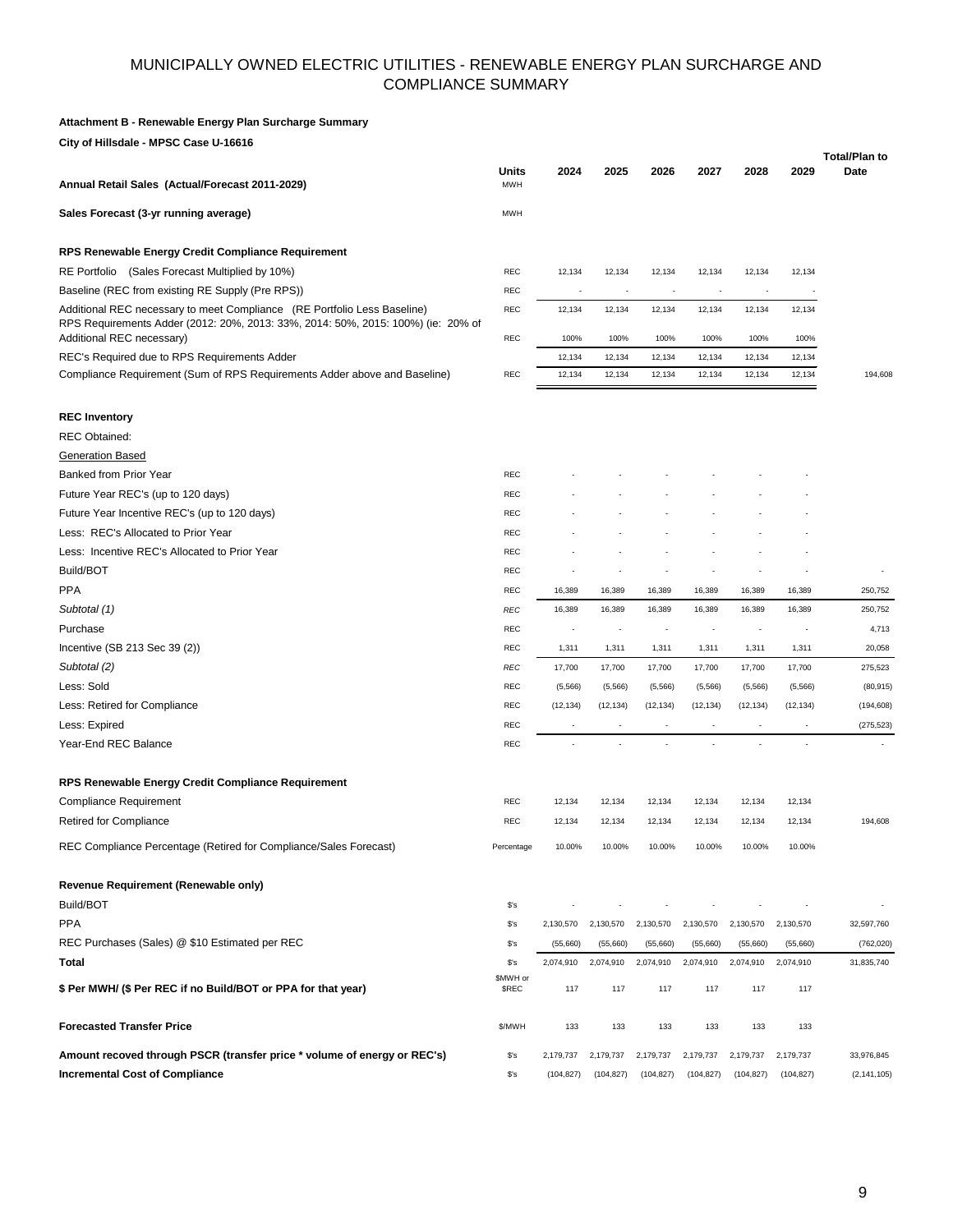#### **Attachment B - Renewable Energy Plan Surcharge Summary**

**City of Marshall - MPSC Case U-16622**

| Annual Retail Sales (Actual/Forecast 2011-2029)                                                                                                                                           | Units<br><b>MWH</b>     | 2009<br>103,128 | 2010<br>107,890          | 2011<br>106,630 | 2012<br>107,413 | 2013<br>107,950          | 2014<br>108,490          | 2015          | 2016          |
|-------------------------------------------------------------------------------------------------------------------------------------------------------------------------------------------|-------------------------|-----------------|--------------------------|-----------------|-----------------|--------------------------|--------------------------|---------------|---------------|
| Sales Forecast (3-yr running average)                                                                                                                                                     | <b>MWH</b>              |                 |                          |                 | 105,883         | 107,311                  | 107,331                  | 107,951       |               |
| RPS Renewable Energy Credit Compliance Requirement                                                                                                                                        |                         |                 |                          |                 |                 |                          |                          |               |               |
| RE Portfolio (Sales Forecast Multiplied by 10%)                                                                                                                                           | <b>REC</b>              |                 |                          |                 | 10,588          | 10,731                   | 10,733                   | 10,795        | 10,795        |
| Baseline (REC from existing RE Supply (Pre RPS))                                                                                                                                          | <b>REC</b>              |                 |                          |                 | 1,318           | 1,318                    | 1,318                    | 1,318         | 1,318         |
| Additional REC necessary to meet Compliance (RE Portfolio Less Baseline)<br>RPS Requirements Adder (2012: 20%, 2013: 33%, 2014: 50%, 2015: 100%) (ie: 20% of<br>Additional REC necessary) | REC<br><b>REC</b>       | 0%              | 0%                       | 0%              | 9,270<br>20%    | 9,413<br>33%             | 9,415<br>50%             | 9,477<br>100% | 9,477<br>100% |
| REC's Required due to RPS Requirements Adder                                                                                                                                              |                         |                 | $\overline{\phantom{a}}$ |                 | 1,854           | 3,106                    | 4,708                    | 9,477         | 9,477         |
| Compliance Requirement (Sum of RPS Requirements Adder above and Baseline)                                                                                                                 | <b>REC</b>              |                 | $\overline{a}$           | ÷,              | 3,172           | 4,424                    | 6,026                    | 10,795        | 10,795        |
| <b>REC Inventory</b>                                                                                                                                                                      |                         |                 |                          |                 |                 |                          |                          |               |               |
| <b>REC Obtained:</b>                                                                                                                                                                      |                         |                 |                          |                 |                 |                          |                          |               |               |
| <b>Generation Based</b>                                                                                                                                                                   |                         |                 |                          |                 |                 |                          |                          |               |               |
| Banked from Prior Year                                                                                                                                                                    | <b>REC</b>              |                 | 1,843                    | 3,508           | 5,108           |                          |                          |               |               |
| Future Year REC's (up to 120 days)                                                                                                                                                        | REC                     |                 |                          |                 | 483             | 1,832                    | 4,979                    |               |               |
| Future Year Incentive REC's (up to 120 days)                                                                                                                                              | <b>REC</b>              |                 |                          |                 | 50              | 158                      | $\overline{\phantom{a}}$ |               |               |
| Less: REC's Allocated to Prior Year                                                                                                                                                       | <b>REC</b>              |                 |                          |                 |                 | (483)                    | (1, 832)                 | (4,979)       |               |
| Less: Incentive REC's Allocated to Prior Year                                                                                                                                             | <b>REC</b>              |                 |                          |                 |                 | (50)                     | (158)                    | ÷             |               |
| Build/BOT                                                                                                                                                                                 | REC                     | 1,675           | 1,512                    | 1,450           | 1,450           | 1,450                    | 1,450                    | 1,450         | 1,450         |
| <b>PPA</b>                                                                                                                                                                                | <b>REC</b>              |                 |                          |                 |                 |                          | 4,046                    | 13,486        | 13,486        |
| Subtotal (1)                                                                                                                                                                              | <b>REC</b>              | 1,675           | 3,355                    | 4,958           | 7,091           | 2,907                    | 8,485                    | 9,957         | 14,936        |
| Purchase                                                                                                                                                                                  | <b>REC</b>              |                 |                          |                 |                 | 1,367                    |                          |               |               |
| Incentive (SB 213 Sec 39 (2))                                                                                                                                                             | REC                     | 168             | 153                      | 150             | 150             | 150                      | 474                      | 1,229         | 1,229         |
| Subtotal (2)                                                                                                                                                                              | <b>REC</b>              | 1,843           | 3,508                    | 5,108           | 7,241           | 4,424                    | 8,959                    | 11,186        | 16,165        |
| Less: Sold                                                                                                                                                                                | <b>REC</b>              |                 |                          |                 | (4,069)         | $\overline{\phantom{a}}$ | (2,933)                  | (391)         | (5,370)       |
| Less: Retired for Compliance                                                                                                                                                              | <b>REC</b>              |                 |                          |                 | (3, 172)        | (4, 424)                 | (6,026)                  | (10, 795)     | (10, 795)     |
| Less: Expired                                                                                                                                                                             | REC                     |                 |                          |                 | $\overline{a}$  |                          |                          |               |               |
| Year-End REC Balance                                                                                                                                                                      | <b>REC</b>              | 1,843           | 3,508                    | 5,108           |                 |                          |                          |               |               |
| RPS Renewable Energy Credit Compliance Requirement                                                                                                                                        |                         |                 |                          |                 |                 |                          |                          |               |               |
| <b>Compliance Requirement</b>                                                                                                                                                             | <b>REC</b>              |                 |                          |                 | 3,172           | 4,424                    | 6,026                    | 10,795        | 10,795        |
| <b>Retired for Compliance</b>                                                                                                                                                             | <b>REC</b>              |                 |                          |                 | 3,172           | 4,424                    | 6,026                    | 10,795        | 10,795        |
| REC Compliance Percentage (Retired for Compliance/Sales Forecast)                                                                                                                         | Percentage              |                 |                          |                 | 3.00%           | 4.12%                    | 5.61%                    | 10.00%        | 10.00%        |
| Revenue Requirement (Renewable only)                                                                                                                                                      |                         |                 |                          |                 |                 |                          |                          |               |               |
| Build/BOT                                                                                                                                                                                 | $s$ 's                  |                 |                          |                 |                 |                          |                          |               |               |
| <b>PPA</b>                                                                                                                                                                                | $s$ 's                  |                 |                          |                 |                 | 175,327                  | 997,923                  | 1,105,910     | 1,753,180     |
| REC Purchases (Sales) @ \$10 Estimated per REC                                                                                                                                            | $s$ 's                  |                 |                          |                 | (40, 690)       | 13,670                   | (29, 330)                | (3,910)       | (53,700)      |
| Total                                                                                                                                                                                     | $s$ 's                  |                 |                          |                 | (40,690)        | 188,997                  | 968,593                  | 1,102,000     | 1,699,480     |
| \$ Per MWH/ (\$ Per REC if no Build/BOT or PPA for that year)                                                                                                                             | \$MWH or<br><b>SREC</b> |                 |                          |                 | (19)            | 43                       | 108                      | 99            | 105           |
| <b>Forecasted Transfer Price</b>                                                                                                                                                          | \$/MWH                  |                 |                          |                 | 133             | 133                      | 133                      | 133           | 133           |
| Amount recoved through PSCR (transfer price * volume of energy or REC's)                                                                                                                  | $s$ 's                  |                 |                          |                 | 257,089         | 554,078                  | 1,149,519                | 1,324,281     | 1,986,488     |
| <b>Incremental Cost of Compliance</b>                                                                                                                                                     | $s$ 's                  |                 |                          |                 | (297, 779)      | (365,081)                | (180, 926)               | (222, 281)    | (287,008)     |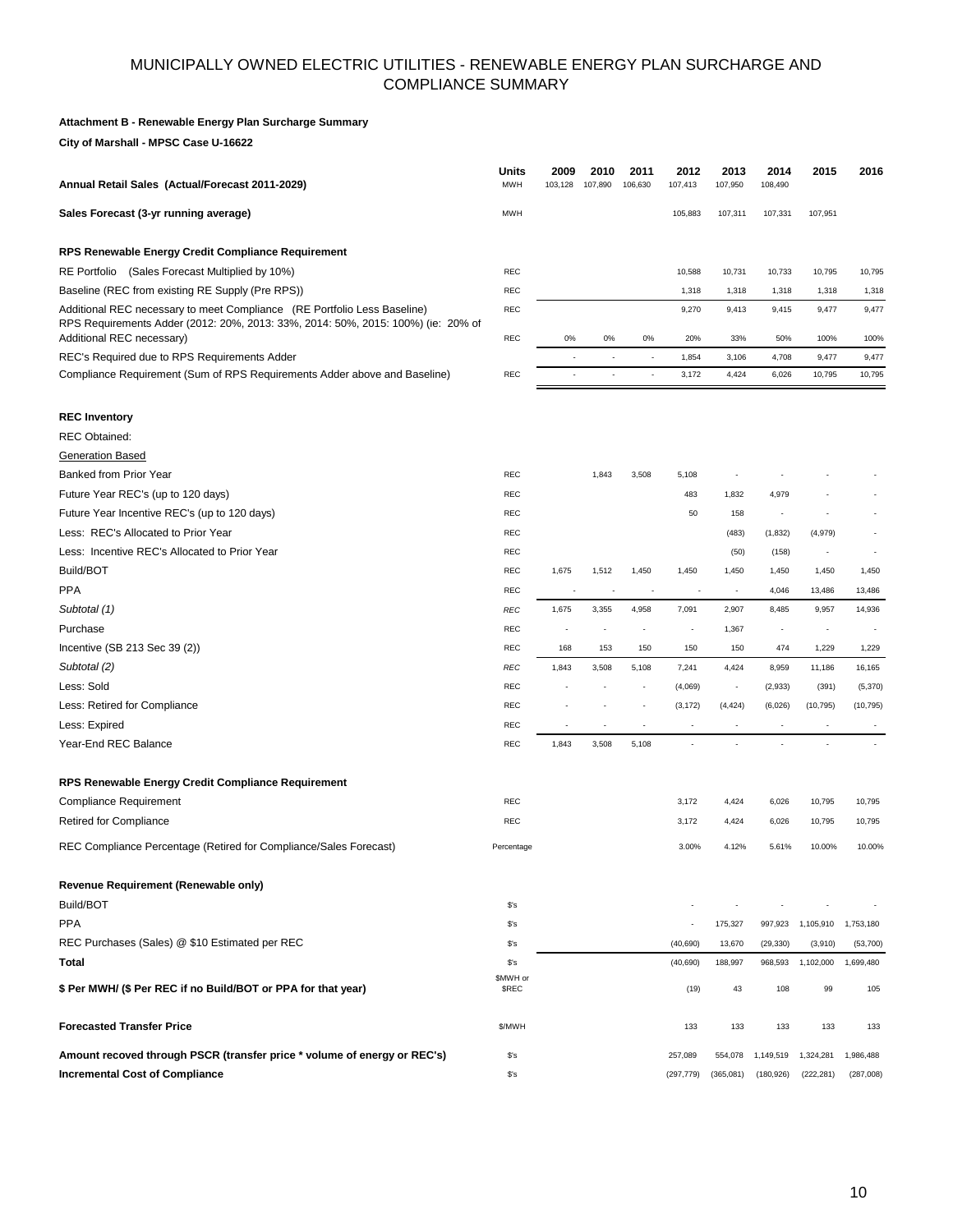#### **Attachment B - Renewable Energy Plan Surcharge Summary**

**City of Marshall - MPSC Case U-16622**

| Annual Retail Sales (Actual/Forecast 2011-2029)                                                                                                              | Units<br><b>MWH</b>     | 2017            | 2018            | 2019                     | 2020            | 2021            | 2022            | 2023            |
|--------------------------------------------------------------------------------------------------------------------------------------------------------------|-------------------------|-----------------|-----------------|--------------------------|-----------------|-----------------|-----------------|-----------------|
| Sales Forecast (3-yr running average)                                                                                                                        | <b>MWH</b>              |                 |                 |                          |                 |                 |                 |                 |
| RPS Renewable Energy Credit Compliance Requirement                                                                                                           |                         |                 |                 |                          |                 |                 |                 |                 |
| RE Portfolio (Sales Forecast Multiplied by 10%)                                                                                                              | <b>REC</b>              | 10,795          | 10,795          | 10,795                   | 10,795          | 10,795          | 10,795          | 10,795          |
| Baseline (REC from existing RE Supply (Pre RPS))                                                                                                             | REC                     | 1,318           | 1,318           | 1,318                    | 1,318           | 1,318           | 1,318           | 1,318           |
| Additional REC necessary to meet Compliance (RE Portfolio Less Baseline)<br>RPS Requirements Adder (2012: 20%, 2013: 33%, 2014: 50%, 2015: 100%) (ie: 20% of | REC                     | 9,477           | 9,477           | 9,477                    | 9,477           | 9,477           | 9,477           | 9,477           |
| Additional REC necessary)                                                                                                                                    | REC                     | 100%            | 100%            | 100%                     | 100%            | 100%            | 100%            | 100%            |
| REC's Required due to RPS Requirements Adder<br>Compliance Requirement (Sum of RPS Requirements Adder above and Baseline)                                    | REC                     | 9,477<br>10,795 | 9,477<br>10,795 | 9,477<br>10,795          | 9,477<br>10,795 | 9,477<br>10,795 | 9,477<br>10,795 | 9,477<br>10,795 |
|                                                                                                                                                              |                         |                 |                 |                          |                 |                 |                 |                 |
| <b>REC Inventory</b>                                                                                                                                         |                         |                 |                 |                          |                 |                 |                 |                 |
| <b>REC Obtained:</b>                                                                                                                                         |                         |                 |                 |                          |                 |                 |                 |                 |
| <b>Generation Based</b>                                                                                                                                      |                         |                 |                 |                          |                 |                 |                 |                 |
| Banked from Prior Year                                                                                                                                       | REC                     |                 |                 |                          |                 |                 |                 |                 |
| Future Year REC's (up to 120 days)                                                                                                                           | REC                     |                 |                 |                          |                 |                 |                 |                 |
| Future Year Incentive REC's (up to 120 days)                                                                                                                 | REC                     |                 |                 |                          |                 |                 |                 |                 |
| Less: REC's Allocated to Prior Year                                                                                                                          | <b>REC</b>              |                 |                 |                          |                 |                 |                 |                 |
| Less: Incentive REC's Allocated to Prior Year                                                                                                                | REC                     |                 |                 |                          |                 |                 |                 |                 |
| Build/BOT                                                                                                                                                    | REC                     | 1,450           | 1,450           | 1,450                    | 1,450           | 1,450           | 1,450           | 1,450           |
| <b>PPA</b>                                                                                                                                                   | <b>REC</b>              | 13,486          | 13,486          | 13,486                   | 13,486          | 13,486          | 13,486          | 13,486          |
| Subtotal (1)                                                                                                                                                 | <b>REC</b>              | 14,936          | 14,936          | 14,936                   | 14,936          | 14,936          | 14,936          | 14,936          |
| Purchase                                                                                                                                                     | REC                     |                 |                 |                          |                 |                 |                 |                 |
| Incentive (SB 213 Sec 39 (2))                                                                                                                                | REC                     | 1,229           | 1,229           | 1,229                    | 1,229           | 1,229           | 1,229           | 1,229           |
| Subtotal (2)                                                                                                                                                 | <b>REC</b>              | 16,165          | 16,165          | 16,165                   | 16,165          | 16,165          | 16,165          | 16,165          |
| Less: Sold                                                                                                                                                   | <b>REC</b>              | (5, 370)        | (5, 370)        | (5, 370)                 | (5,370)         | (5,370)         | (5,370)         | (5,370)         |
| Less: Retired for Compliance                                                                                                                                 | REC                     | (10, 795)       | (10, 795)       | (10, 795)                | (10, 795)       | (10, 795)       | (10, 795)       | (10, 795)       |
| Less: Expired                                                                                                                                                | REC                     | ÷               |                 | $\overline{\phantom{a}}$ |                 |                 |                 |                 |
| Year-End REC Balance                                                                                                                                         | <b>REC</b>              |                 |                 |                          |                 |                 |                 |                 |
| RPS Renewable Energy Credit Compliance Requirement                                                                                                           |                         |                 |                 |                          |                 |                 |                 |                 |
| Compliance Requirement                                                                                                                                       | REC                     | 10,795          | 10,795          | 10,795                   | 10,795          | 10,795          | 10,795          | 10,795          |
| <b>Retired for Compliance</b>                                                                                                                                | <b>REC</b>              | 10,795          | 10,795          | 10,795                   | 10,795          | 10,795          | 10,795          | 10,795          |
| REC Compliance Percentage (Retired for Compliance/Sales Forecast)                                                                                            | Percentage              | 10.00%          | 10.00%          | 10.00%                   | 10.00%          | 10.00%          | 10.00%          | 10.00%          |
| Revenue Requirement (Renewable only)                                                                                                                         |                         |                 |                 |                          |                 |                 |                 |                 |
| Build/BOT                                                                                                                                                    | $s$ 's                  |                 |                 |                          |                 |                 |                 |                 |
| <b>PPA</b>                                                                                                                                                   | $s$ 's                  | 1,753,180       | 1,753,180       | 1,753,180                | 1,753,180       | 1,753,180       | 1,753,180       | 1,753,180       |
| REC Purchases (Sales) @ \$10 Estimated per REC                                                                                                               | $s$ 's                  | (53,700)        | (53,700)        | (53,700)                 | (53,700)        | (53,700)        | (53,700)        | (53,700)        |
| Total                                                                                                                                                        | $s$ 's                  | 1,699,480       | 1,699,480       | 1,699,480                | 1,699,480       | 1,699,480       | 1,699,480       | 1,699,480       |
| \$ Per MWH/ (\$ Per REC if no Build/BOT or PPA for that year)                                                                                                | \$MWH or<br><b>SREC</b> | 105             | 105             | 105                      | 105             | 105             | 105             | 105             |
| <b>Forecasted Transfer Price</b>                                                                                                                             | \$/MWH                  | 133             | 133             | 133                      | 133             | 133             | 133             | 133             |
| Amount recoved through PSCR (transfer price * volume of energy or REC's)                                                                                     | $s$ 's                  | 1,986,488       | 1,986,488       | 1,986,488                | 1,986,488       | 1,986,488       | 1,986,488       | 1,986,488       |
| <b>Incremental Cost of Compliance</b>                                                                                                                        | \$'s                    | (287,008)       | (287,008)       | (287,008)                | (287,008)       | (287,008)       | (287,008)       | (287,008)       |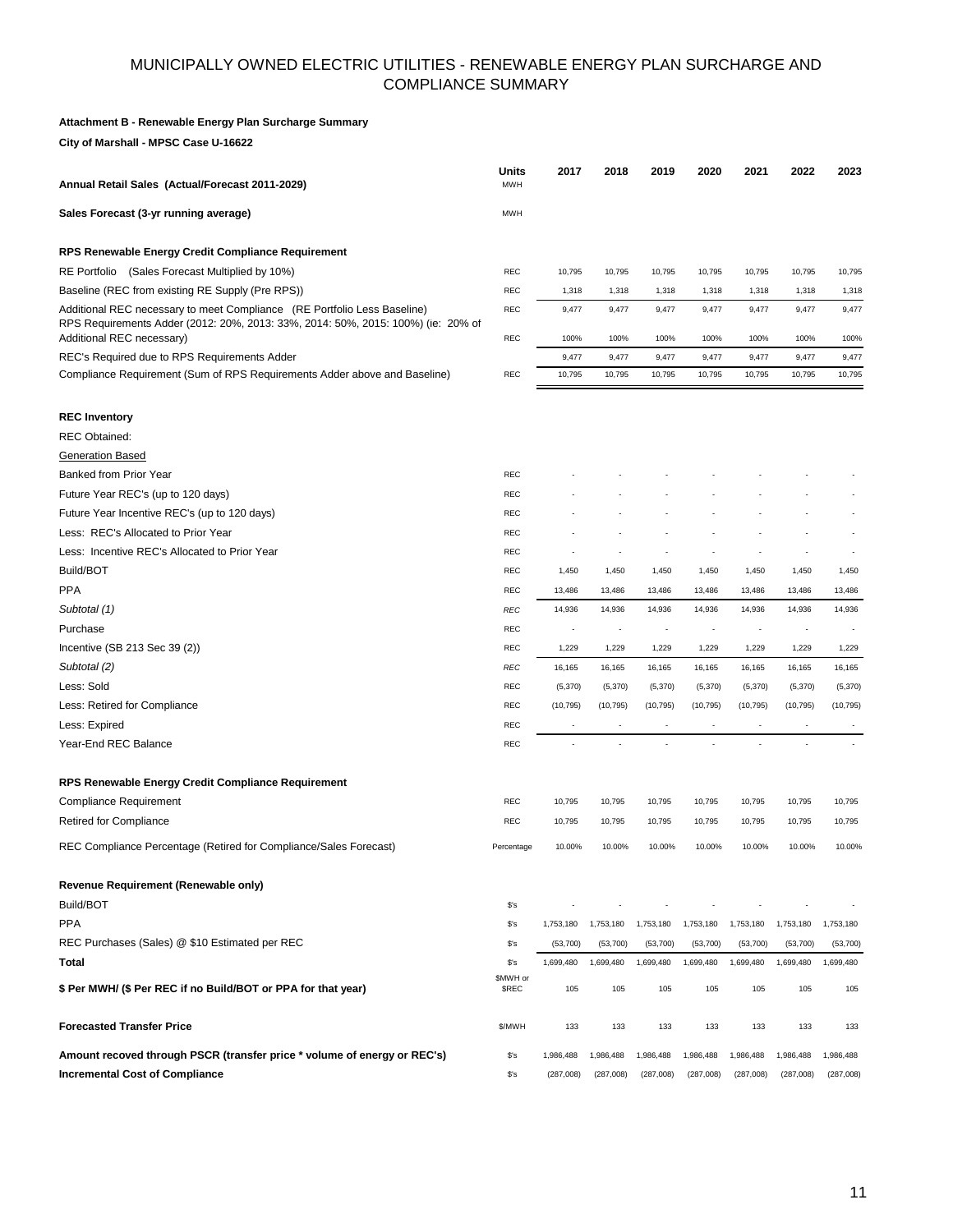#### **Attachment B - Renewable Energy Plan Surcharge Summary**

**City of Marshall - MPSC Case U-16622**

| Annual Retail Sales (Actual/Forecast 2011-2029)                                                                                                                                           | Units<br><b>MWH</b>      | 2024          | 2025          | 2026          | 2027          | 2028          | 2029          | <b>Total/Plan to</b><br>Date |
|-------------------------------------------------------------------------------------------------------------------------------------------------------------------------------------------|--------------------------|---------------|---------------|---------------|---------------|---------------|---------------|------------------------------|
| Sales Forecast (3-yr running average)                                                                                                                                                     | <b>MWH</b>               |               |               |               |               |               |               |                              |
| RPS Renewable Energy Credit Compliance Requirement                                                                                                                                        |                          |               |               |               |               |               |               |                              |
| RE Portfolio (Sales Forecast Multiplied by 10%)                                                                                                                                           | REC                      | 10,795        | 10,795        | 10,795        | 10,795        | 10,795        | 10,795        |                              |
| Baseline (REC from existing RE Supply (Pre RPS))                                                                                                                                          | REC                      | 1,318         | 1,318         | 1,318         | 1,318         | 1,318         | 1,318         |                              |
| Additional REC necessary to meet Compliance (RE Portfolio Less Baseline)<br>RPS Requirements Adder (2012: 20%, 2013: 33%, 2014: 50%, 2015: 100%) (ie: 20% of<br>Additional REC necessary) | <b>REC</b><br>REC        | 9,477<br>100% | 9,477<br>100% | 9,477<br>100% | 9,477<br>100% | 9,477<br>100% | 9,477<br>100% |                              |
| REC's Required due to RPS Requirements Adder                                                                                                                                              |                          | 9,477         | 9,477         | 9,477         | 9,477         | 9,477         | 9,477         |                              |
| Compliance Requirement (Sum of RPS Requirements Adder above and Baseline)                                                                                                                 | REC                      | 10,795        | 10,795        | 10,795        | 10,795        | 10,795        | 10,795        | 175,547                      |
| <b>REC Inventory</b>                                                                                                                                                                      |                          |               |               |               |               |               |               |                              |
| <b>REC Obtained:</b>                                                                                                                                                                      |                          |               |               |               |               |               |               |                              |
| <b>Generation Based</b>                                                                                                                                                                   |                          |               |               |               |               |               |               |                              |
| Banked from Prior Year                                                                                                                                                                    | REC                      |               |               |               |               |               |               |                              |
| Future Year REC's (up to 120 days)                                                                                                                                                        | <b>REC</b>               |               |               |               |               |               |               |                              |
| Future Year Incentive REC's (up to 120 days)                                                                                                                                              | REC                      |               |               |               |               |               |               |                              |
| Less: REC's Allocated to Prior Year                                                                                                                                                       | REC                      |               |               |               |               |               |               |                              |
| Less: Incentive REC's Allocated to Prior Year                                                                                                                                             | REC                      |               |               |               |               |               |               |                              |
| Build/BOT                                                                                                                                                                                 | <b>REC</b>               | 1,450         | 1,450         | 1,450         | 1,450         | 1,450         | 1,450         | 30,737                       |
| <b>PPA</b>                                                                                                                                                                                | REC                      | 13,486        | 13,486        | 13,486        | 13,486        | 13,486        | 13,486        | 206,336                      |
| Subtotal (1)                                                                                                                                                                              | <b>REC</b>               | 14,936        | 14,936        | 14,936        | 14,936        | 14,936        | 14,936        | 237,073                      |
| Purchase                                                                                                                                                                                  | <b>REC</b>               |               |               |               |               |               |               | 1,367                        |
| Incentive (SB 213 Sec 39 (2))                                                                                                                                                             | <b>REC</b>               | 1,229         | 1,229         | 1,229         | 1,229         | 1,229         | 1,229         | 19,680                       |
| Subtotal (2)                                                                                                                                                                              | <b>REC</b>               | 16,165        | 16,165        | 16,165        | 16,165        | 16,165        | 16,165        | 258,120                      |
| Less: Sold                                                                                                                                                                                | REC                      | (5,370)       | (5,370)       | (5,370)       | (5,370)       | (5,370)       | (5,370)       | (82, 573)                    |
| Less: Retired for Compliance                                                                                                                                                              | REC                      | (10, 795)     | (10, 795)     | (10, 795)     | (10, 795)     | (10, 795)     | (10, 795)     | (175, 547)                   |
| Less: Expired                                                                                                                                                                             | <b>REC</b>               |               | ÷             |               |               |               |               | (258, 120)                   |
| Year-End REC Balance                                                                                                                                                                      | REC                      |               |               |               |               |               |               |                              |
| RPS Renewable Energy Credit Compliance Requirement                                                                                                                                        |                          |               |               |               |               |               |               |                              |
| <b>Compliance Requirement</b>                                                                                                                                                             | REC                      | 10,795        | 10,795        | 10,795        | 10,795        | 10,795        | 10,795        |                              |
| <b>Retired for Compliance</b>                                                                                                                                                             | REC                      | 10,795        | 10,795        | 10,795        | 10,795        | 10,795        | 10,795        | 175,547                      |
| REC Compliance Percentage (Retired for Compliance/Sales Forecast)                                                                                                                         | Percentage               | 10.00%        | 10.00%        | 10.00%        | 10.00%        | 10.00%        | 10.00%        |                              |
| Revenue Requirement (Renewable only)                                                                                                                                                      |                          |               |               |               |               |               |               |                              |
| Build/BOT                                                                                                                                                                                 | $s$ 's                   |               |               |               |               |               |               |                              |
| <b>PPA</b>                                                                                                                                                                                | $s$ 's                   | 1,753,180     | 1,753,180     | 1,753,180     | 1,753,180     | 1,753,180     | 1,753,180     | 26,823,680                   |
| REC Purchases (Sales) @ \$10 Estimated per REC                                                                                                                                            | $s$ 's                   | (53,700)      | (53,700)      | (53,700)      | (53,700)      | (53,700)      | (53,700)      | (812,060)                    |
| Total                                                                                                                                                                                     | \$'s                     | 1,699,480     | 1,699,480     | 1,699,480     | 1,699,480     | 1,699,480     | 1,699,480     | 26,011,620                   |
| \$ Per MWH/ (\$ Per REC if no Build/BOT or PPA for that year)                                                                                                                             | \$MWH or<br><b>\$REC</b> | 105           | 105           | 105           | 105           | 105           | 105           |                              |
| <b>Forecasted Transfer Price</b>                                                                                                                                                          | \$/MWH                   | 133           | 133           | 133           | 133           | 133           | 133           |                              |
| Amount recoved through PSCR (transfer price * volume of energy or REC's)                                                                                                                  | \$'s                     | 1,986,488     | 1,986,488     | 1,986,488     | 1,986,488     | 1,986,488     | 1,986,488     | 31,095,799                   |
| <b>Incremental Cost of Compliance</b>                                                                                                                                                     | \$'s                     | (287,008)     | (287,008)     | (287,008)     | (287,008)     | (287,008)     | (287,008)     | (5,084,179)                  |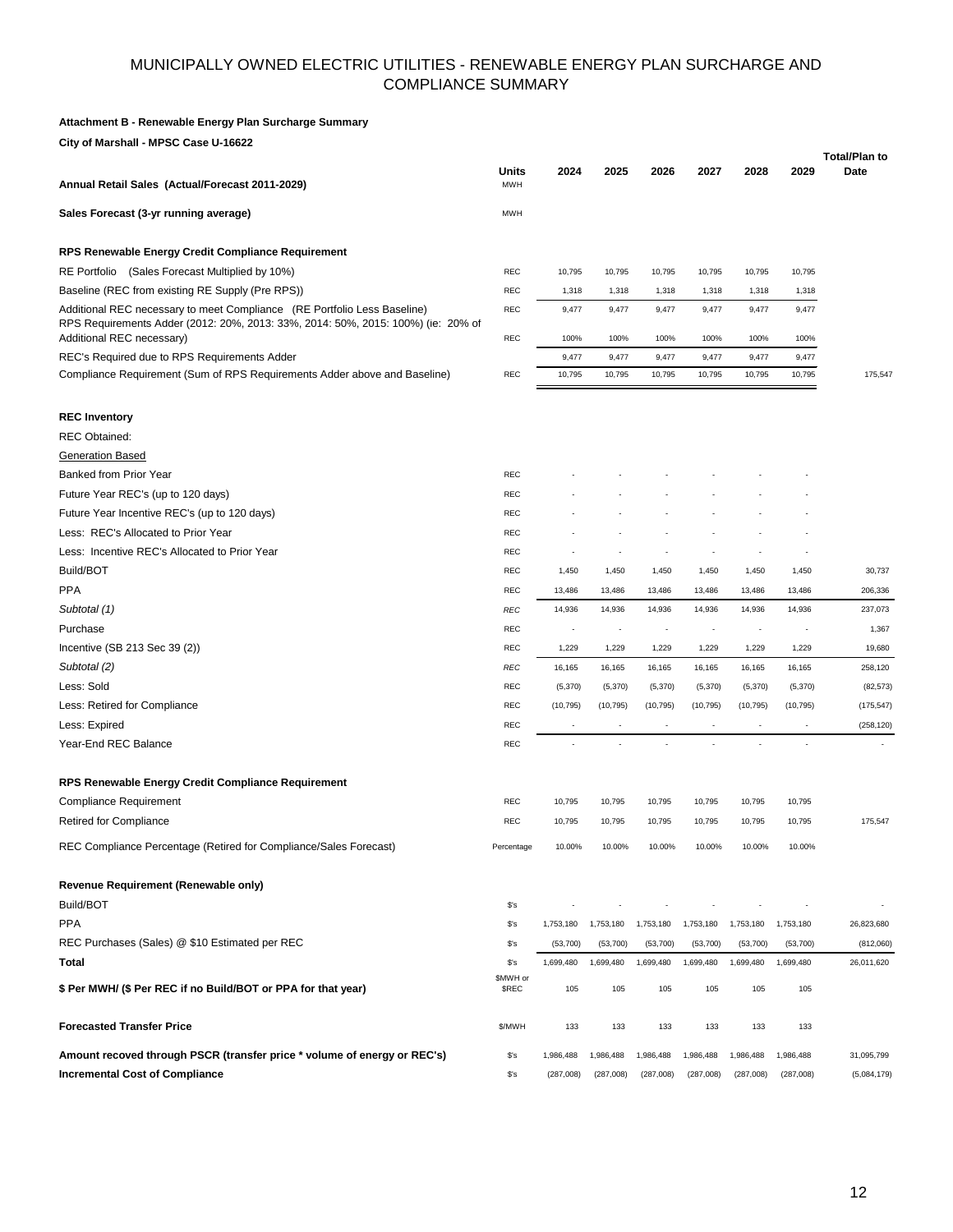#### **Attachment B - Renewable Energy Plan Surcharge Summary**

**Village of Union City - MPSC Case U-16636**

| Annual Retail Sales (Actual/Forecast 2011-2029)                                                                                                                                           | Units<br><b>MWH</b>            | 2009<br>14,232 | 2010<br>15,412 | 2011<br>15,547           | 2012<br>15,421           | 2013<br>15,498 | 2014<br>15,576           | 2015                     | 2016                     |
|-------------------------------------------------------------------------------------------------------------------------------------------------------------------------------------------|--------------------------------|----------------|----------------|--------------------------|--------------------------|----------------|--------------------------|--------------------------|--------------------------|
| Sales Forecast (3-yr running average)                                                                                                                                                     | <b>MWH</b>                     |                |                |                          | 15,064                   | 15,460         | 15,489                   | 15,498                   |                          |
| RPS Renewable Energy Credit Compliance Requirement                                                                                                                                        |                                |                |                |                          |                          |                |                          |                          |                          |
| RE Portfolio (Sales Forecast Multiplied by 10%)                                                                                                                                           | <b>REC</b>                     |                |                |                          | 1,506                    | 1,546          | 1,549                    | 1,550                    | 1,550                    |
| Baseline (REC from existing RE Supply (Pre RPS))                                                                                                                                          | REC                            |                |                |                          | 1,625                    | 1,625          | 1,625                    | 1,625                    | 1,625                    |
| Additional REC necessary to meet Compliance (RE Portfolio Less Baseline)<br>RPS Requirements Adder (2012: 20%, 2013: 33%, 2014: 50%, 2015: 100%) (ie: 20% of<br>Additional REC necessary) | <b>REC</b><br>REC              | 0%             | 0%             | 0%                       | (119)<br>20%             | (79)<br>33%    | (76)<br>50%              | (75)<br>100%             | (75)<br>100%             |
| REC's Required due to RPS Requirements Adder                                                                                                                                              |                                |                |                |                          | (119)                    | (79)           | (76)                     | (75)                     | (75)                     |
| Compliance Requirement (Sum of RPS Requirements Adder above and Baseline)                                                                                                                 | <b>REC</b>                     |                |                |                          | 1,506                    | 1,546          | 1,549                    | 1,550                    | 1,550                    |
| <b>REC Inventory</b>                                                                                                                                                                      |                                |                |                |                          |                          |                |                          |                          |                          |
| <b>REC Obtained:</b>                                                                                                                                                                      |                                |                |                |                          |                          |                |                          |                          |                          |
| <b>Generation Based</b>                                                                                                                                                                   |                                |                |                |                          |                          |                |                          |                          |                          |
| Banked from Prior Year                                                                                                                                                                    | <b>REC</b>                     |                | 1,856          | 3,696                    | 5,496                    |                |                          |                          |                          |
| Future Year REC's (up to 120 days)                                                                                                                                                        | REC                            |                |                |                          |                          |                |                          |                          |                          |
| Future Year Incentive REC's (up to 120 days)                                                                                                                                              | REC                            |                |                |                          |                          |                |                          |                          |                          |
| Less: REC's Allocated to Prior Year                                                                                                                                                       | <b>REC</b>                     |                |                |                          |                          |                |                          |                          |                          |
| Less: Incentive REC's Allocated to Prior Year                                                                                                                                             | REC                            |                |                |                          |                          |                |                          |                          |                          |
| Build/BOT                                                                                                                                                                                 | REC                            | 1,698          | 1,681          | 1,650                    | 1,650                    | 1,650          | 1,650                    | 1,650                    | 1,650                    |
| <b>PPA</b>                                                                                                                                                                                | <b>REC</b>                     |                |                |                          |                          | $\overline{a}$ | ÷                        |                          |                          |
| Subtotal (1)                                                                                                                                                                              | <b>REC</b>                     | 1,698          | 3,537          | 5,346                    | 7,146                    | 1,650          | 1,650                    | 1,650                    | 1,650                    |
| Purchase                                                                                                                                                                                  | REC                            |                |                |                          |                          |                |                          |                          |                          |
| Incentive (SB 213 Sec 39 (2))                                                                                                                                                             | REC                            | 158            | 159            | 150                      | 150                      | 150            | 150                      | 150                      | 150                      |
| Subtotal (2)                                                                                                                                                                              | <b>REC</b>                     | 1,856          | 3,696          | 5,496                    | 7,296                    | 1,800          | 1,800                    | 1,800                    | 1,800                    |
| Less: Sold                                                                                                                                                                                | <b>REC</b>                     |                |                |                          | (5,790)                  | (254)          | (251)                    | (250)                    | (250)                    |
| Less: Retired for Compliance                                                                                                                                                              | REC                            |                |                |                          | (1,506)                  | (1, 546)       | (1, 549)                 | (1, 550)                 | (1, 550)                 |
| Less: Expired                                                                                                                                                                             | REC                            |                |                | $\overline{\phantom{a}}$ | $\overline{\phantom{a}}$ | ٠              | $\overline{\phantom{a}}$ | $\overline{\phantom{a}}$ | $\overline{\phantom{a}}$ |
| Year-End REC Balance                                                                                                                                                                      | REC                            | 1,856          | 3,696          | 5,496                    |                          | ÷.             | L.                       |                          |                          |
| RPS Renewable Energy Credit Compliance Requirement                                                                                                                                        |                                |                |                |                          |                          |                |                          |                          |                          |
| Compliance Requirement                                                                                                                                                                    | <b>REC</b>                     |                |                |                          | 1,506                    | 1,546          | 1,549                    | 1,550                    | 1,550                    |
| <b>Retired for Compliance</b>                                                                                                                                                             | REC                            |                |                |                          | 1,506                    | 1,546          | 1,549                    | 1,550                    | 1,550                    |
| REC Compliance Percentage (Retired for Compliance/Sales Forecast)                                                                                                                         | Percentage                     |                |                |                          | 10.00%                   | 10.00%         | 10.00%                   | 10.00%                   | 10.00%                   |
| Revenue Requirement (Renewable only)                                                                                                                                                      |                                |                |                |                          |                          |                |                          |                          |                          |
| Build/BOT                                                                                                                                                                                 | $s$ 's                         |                |                |                          | 132,000                  | 132,000        | 132,000                  | 132,000                  | 132,000                  |
| <b>PPA</b>                                                                                                                                                                                | \$'s                           |                |                |                          |                          |                | $\overline{\phantom{a}}$ | $\overline{\phantom{a}}$ |                          |
| REC Purchases (Sales) @ \$10 Estimated per REC                                                                                                                                            | $s$ 's                         |                |                |                          | (57,900)                 | (2, 540)       | (2, 510)                 | (2,500)                  | (2,500)                  |
| Total                                                                                                                                                                                     | $s$ 's                         |                |                |                          | 74,100                   | 129,460        | 129,490                  | 129,500                  | 129,500                  |
| \$ Per MWH/ (\$ Per REC if no Build/BOT or PPA for that year)                                                                                                                             | <b>SMWH</b> or<br><b>\$REC</b> |                |                |                          | 41                       | 72             | 72                       | 72                       | 72                       |
| <b>Forecasted Transfer Price</b>                                                                                                                                                          | \$/MWH                         |                |                |                          | 133                      | 133            | 133                      | 133                      | 133                      |
| Amount recoved through PSCR (transfer price * volume of energy or REC's)                                                                                                                  | $s$ 's                         |                |                |                          | 219,450                  | 219,450        | 219,450                  | 219,450                  | 219,450                  |
| <b>Incremental Cost of Compliance</b>                                                                                                                                                     | $s$ 's                         |                |                |                          | (145, 350)               | (89,990)       | (89,960)                 | (89,950)                 | (89,950)                 |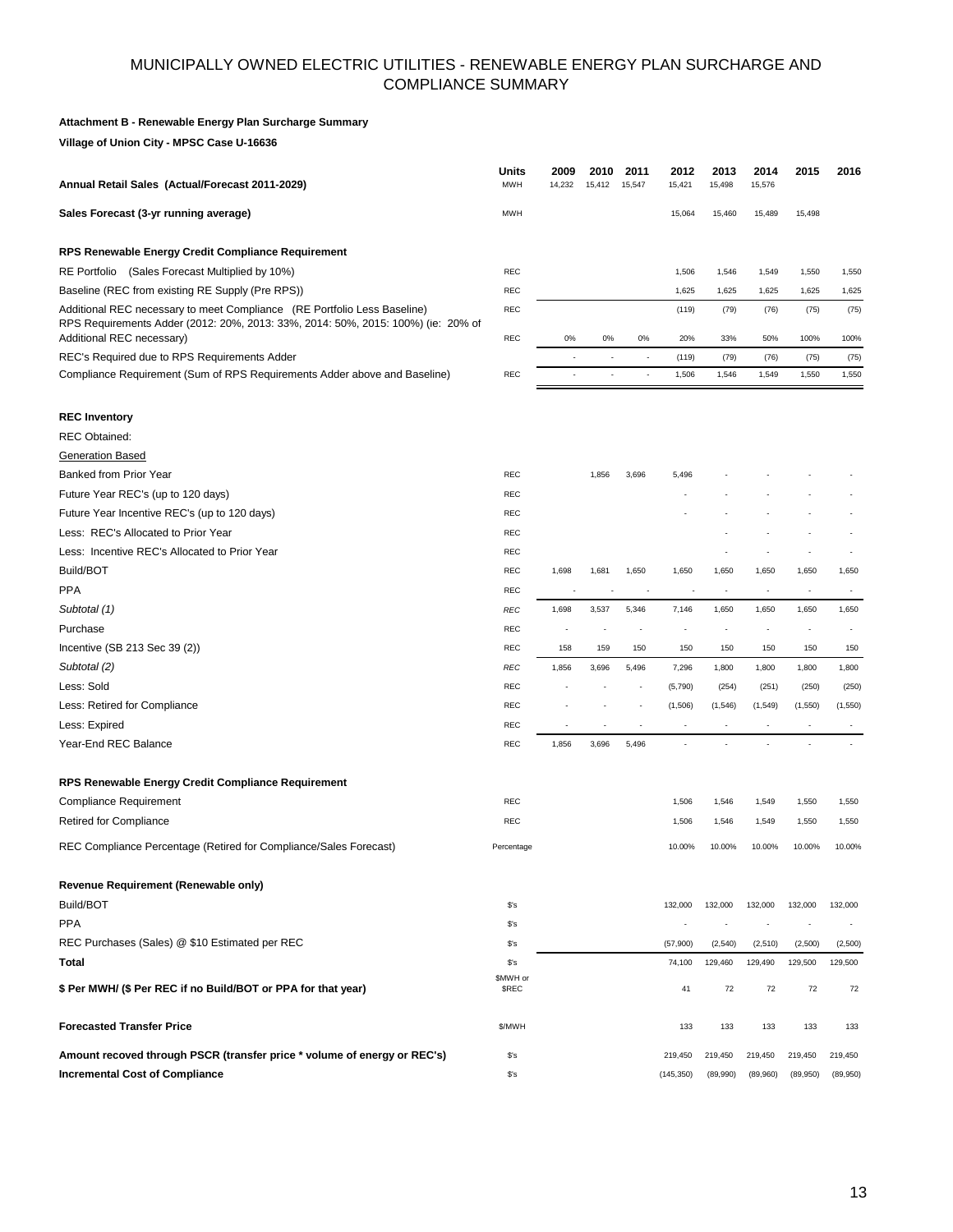#### **Attachment B - Renewable Energy Plan Surcharge Summary**

**Village of Union City - MPSC Case U-16636**

| Annual Retail Sales (Actual/Forecast 2011-2029)                                                                                                              | Units<br><b>MWH</b>      | 2017                     | 2018                     | 2019                     | 2020                     | 2021                     | 2022                     | 2023                     | 2024                     |
|--------------------------------------------------------------------------------------------------------------------------------------------------------------|--------------------------|--------------------------|--------------------------|--------------------------|--------------------------|--------------------------|--------------------------|--------------------------|--------------------------|
| Sales Forecast (3-yr running average)                                                                                                                        | <b>MWH</b>               |                          |                          |                          |                          |                          |                          |                          |                          |
| RPS Renewable Energy Credit Compliance Requirement                                                                                                           |                          |                          |                          |                          |                          |                          |                          |                          |                          |
| RE Portfolio (Sales Forecast Multiplied by 10%)                                                                                                              | REC                      | 1,550                    | 1,550                    | 1,550                    | 1,550                    | 1,550                    | 1,550                    | 1,550                    | 1,550                    |
| Baseline (REC from existing RE Supply (Pre RPS))                                                                                                             | REC                      | 1,625                    | 1,625                    | 1,625                    | 1,625                    | 1,625                    | 1,625                    | 1,625                    | 1,625                    |
| Additional REC necessary to meet Compliance (RE Portfolio Less Baseline)<br>RPS Requirements Adder (2012: 20%, 2013: 33%, 2014: 50%, 2015: 100%) (ie: 20% of | REC                      | (75)                     | (75)                     | (75)                     | (75)                     | (75)                     | (75)                     | (75)                     | (75)                     |
| Additional REC necessary)                                                                                                                                    | REC                      | 100%                     | 100%                     | 100%                     | 100%                     | 100%                     | 100%                     | 100%                     | 100%                     |
| REC's Required due to RPS Requirements Adder<br>Compliance Requirement (Sum of RPS Requirements Adder above and Baseline)                                    | <b>REC</b>               | (75)<br>1,550            | (75)<br>1,550            | (75)<br>1,550            | (75)<br>1,550            | (75)<br>1,550            | (75)<br>1,550            | (75)<br>1,550            | (75)<br>1,550            |
|                                                                                                                                                              |                          |                          |                          |                          |                          |                          |                          |                          |                          |
| <b>REC Inventory</b>                                                                                                                                         |                          |                          |                          |                          |                          |                          |                          |                          |                          |
| <b>REC Obtained:</b>                                                                                                                                         |                          |                          |                          |                          |                          |                          |                          |                          |                          |
| <b>Generation Based</b>                                                                                                                                      |                          |                          |                          |                          |                          |                          |                          |                          |                          |
| Banked from Prior Year                                                                                                                                       | <b>REC</b>               |                          |                          |                          |                          |                          |                          |                          |                          |
| Future Year REC's (up to 120 days)                                                                                                                           | <b>REC</b>               |                          |                          |                          |                          |                          |                          |                          |                          |
| Future Year Incentive REC's (up to 120 days)                                                                                                                 | <b>REC</b>               |                          |                          |                          |                          |                          |                          |                          |                          |
| Less: REC's Allocated to Prior Year                                                                                                                          | REC                      |                          |                          |                          |                          |                          |                          |                          |                          |
| Less: Incentive REC's Allocated to Prior Year                                                                                                                | <b>REC</b>               |                          |                          |                          |                          |                          |                          |                          |                          |
| Build/BOT                                                                                                                                                    | <b>REC</b>               | 1,650                    | 1,650                    | 1,650                    | 1,650                    | 1,650                    | 1,650                    | 1,650                    | 1,650                    |
| <b>PPA</b>                                                                                                                                                   | <b>REC</b>               | $\overline{\phantom{a}}$ | $\overline{\phantom{a}}$ | $\overline{\phantom{a}}$ | $\overline{\phantom{a}}$ | $\overline{\phantom{m}}$ | $\overline{\phantom{a}}$ | $\overline{\phantom{a}}$ |                          |
| Subtotal (1)                                                                                                                                                 | REC                      | 1,650                    | 1,650                    | 1,650                    | 1,650                    | 1,650                    | 1,650                    | 1,650                    | 1,650                    |
| Purchase                                                                                                                                                     | <b>REC</b>               |                          |                          |                          |                          |                          |                          |                          |                          |
| Incentive (SB 213 Sec 39 (2))                                                                                                                                | <b>REC</b>               | 150                      | 150                      | 150                      | 150                      | 150                      | 150                      | 150                      | 150                      |
| Subtotal (2)                                                                                                                                                 | <b>REC</b>               | 1,800                    | 1,800                    | 1,800                    | 1,800                    | 1,800                    | 1,800                    | 1,800                    | 1,800                    |
| Less: Sold                                                                                                                                                   | REC                      | (250)                    | (250)                    | (250)                    | (250)                    | (250)                    | (250)                    | (250)                    | (250)                    |
| Less: Retired for Compliance                                                                                                                                 | <b>REC</b>               | (1, 550)                 | (1, 550)                 | (1, 550)                 | (1, 550)                 | (1,550)                  | (1,550)                  | (1,550)                  | (1,550)                  |
| Less: Expired                                                                                                                                                | <b>REC</b>               | $\overline{\phantom{a}}$ | $\overline{\phantom{a}}$ | $\overline{\phantom{a}}$ | $\overline{\phantom{a}}$ | $\overline{\phantom{a}}$ | $\overline{\phantom{a}}$ | $\overline{\phantom{a}}$ |                          |
| Year-End REC Balance                                                                                                                                         | <b>REC</b>               |                          |                          |                          |                          |                          |                          |                          |                          |
| RPS Renewable Energy Credit Compliance Requirement                                                                                                           |                          |                          |                          |                          |                          |                          |                          |                          |                          |
| <b>Compliance Requirement</b>                                                                                                                                | <b>REC</b>               | 1,550                    | 1,550                    | 1,550                    | 1,550                    | 1,550                    | 1,550                    | 1,550                    | 1,550                    |
| <b>Retired for Compliance</b>                                                                                                                                | REC                      | 1,550                    | 1,550                    | 1,550                    | 1,550                    | 1,550                    | 1,550                    | 1,550                    | 1,550                    |
| REC Compliance Percentage (Retired for Compliance/Sales Forecast)                                                                                            | Percentage               | 10.00%                   | 10.00%                   | 10.00%                   | 10.00%                   | 10.00%                   | 10.00%                   | 10.00%                   | 10.00%                   |
| Revenue Requirement (Renewable only)                                                                                                                         |                          |                          |                          |                          |                          |                          |                          |                          |                          |
| Build/BOT                                                                                                                                                    | $s$ 's                   | 132,000                  | 132,000                  | 132,000                  | 132,000                  | 132,000                  | 132,000                  | 132,000                  | 132,000                  |
| <b>PPA</b>                                                                                                                                                   | $s$ 's                   | $\overline{\phantom{a}}$ | $\overline{\phantom{a}}$ | $\overline{\phantom{a}}$ | $\overline{\phantom{a}}$ | $\overline{\phantom{a}}$ | $\overline{\phantom{a}}$ | $\overline{\phantom{a}}$ | $\overline{\phantom{a}}$ |
| REC Purchases (Sales) @ \$10 Estimated per REC                                                                                                               | $s$ 's                   | (2,500)                  | (2,500)                  | (2,500)                  | (2,500)                  | (2,500)                  | (2,500)                  | (2,500)                  | (2,500)                  |
| Total                                                                                                                                                        | $s$ 's                   | 129,500                  | 129,500                  | 129,500                  | 129,500                  | 129,500                  | 129,500                  | 129,500                  | 129,500                  |
| \$ Per MWH/ (\$ Per REC if no Build/BOT or PPA for that year)                                                                                                | \$MWH or<br><b>\$REC</b> | 72                       | 72                       | 72                       | 72                       | 72                       | 72                       | 72                       | 72                       |
|                                                                                                                                                              |                          |                          |                          |                          |                          |                          |                          |                          |                          |
| <b>Forecasted Transfer Price</b>                                                                                                                             | \$/MWH                   | 133                      | 133                      | 133                      | 133                      | 133                      | 133                      | 133                      | 133                      |
| Amount recoved through PSCR (transfer price * volume of energy or REC's)                                                                                     | $s$ 's                   | 219,450                  | 219,450                  | 219,450                  | 219,450                  | 219,450                  | 219,450                  | 219,450                  | 219,450                  |
| <b>Incremental Cost of Compliance</b>                                                                                                                        | $s$ 's                   | (89,950)                 | (89,950)                 | (89,950)                 | (89,950)                 | (89,950)                 | (89,950)                 | (89,950)                 | (89,950)                 |